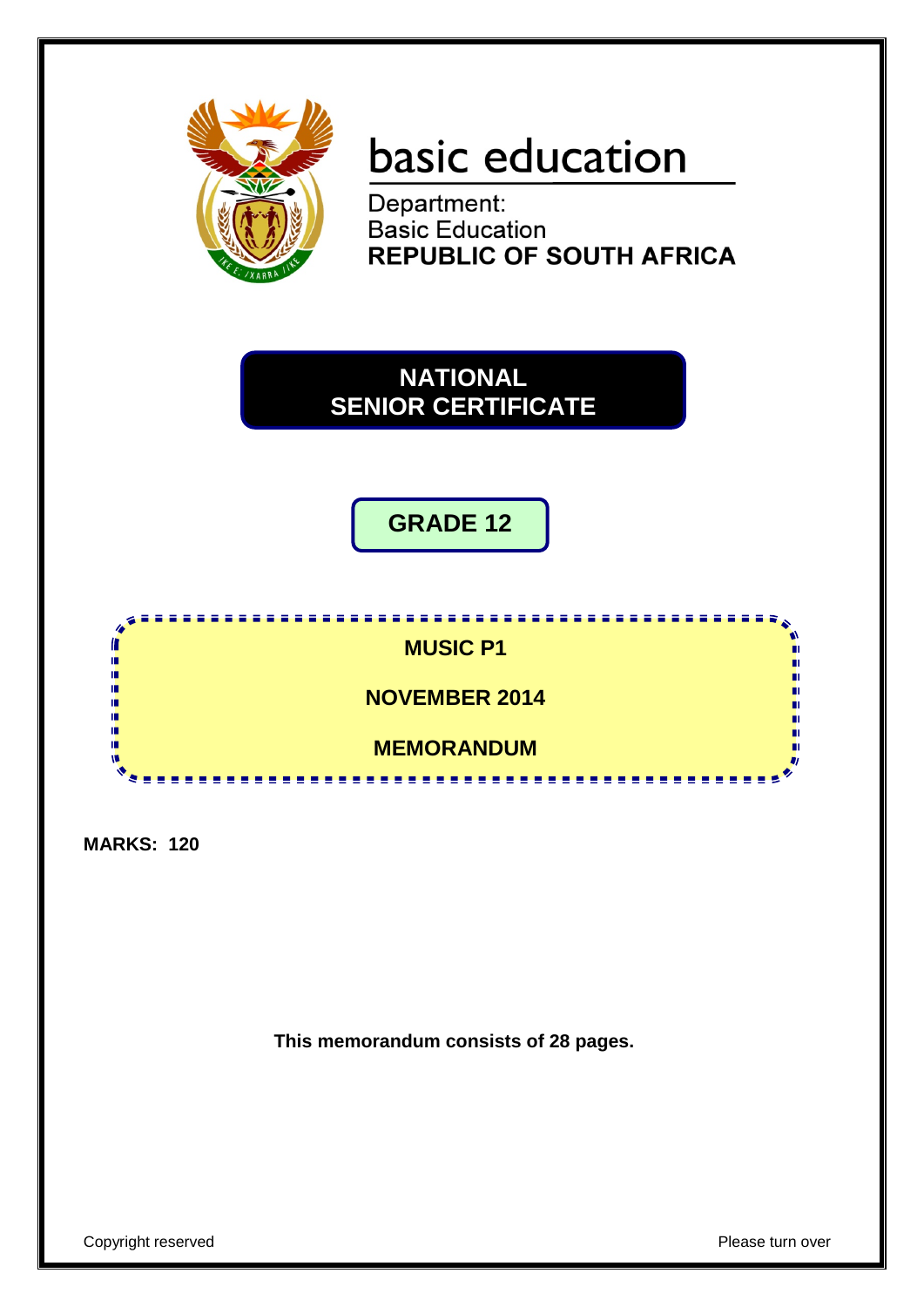#### **INSTRUCTIONS AND INFORMATION**

- 1. This question paper consists of FIVE sections, namely SECTIONS A, B, C, D and E.
- 2. SECTIONS A and B are compulsory.
- 3. SECTION C: WESTERN ART MUSIC (WAM), SECTION D: JAZZ and SECTION E: INDIGENOUS AFRICAN MUSIC (IAM) are choice questions. Answer only ONE of these sections (SECTION C or D or E).
- 4. Write all music notation in SECTION A in pencil and all written text in blue or black ink.
- 5. Answer SECTION B and SECTION C or D or E in blue or black ink in the ANSWER BOOK provided.
- 6. Number the questions correctly according to the numbering system used in this question paper.
- 7. The last page of this question paper is manuscript paper intended for rough work. Candidates may remove this page.
- 8. Candidates may NOT have access to any musical instrument for the duration of this examination.
- 9. Write neatly and legibly.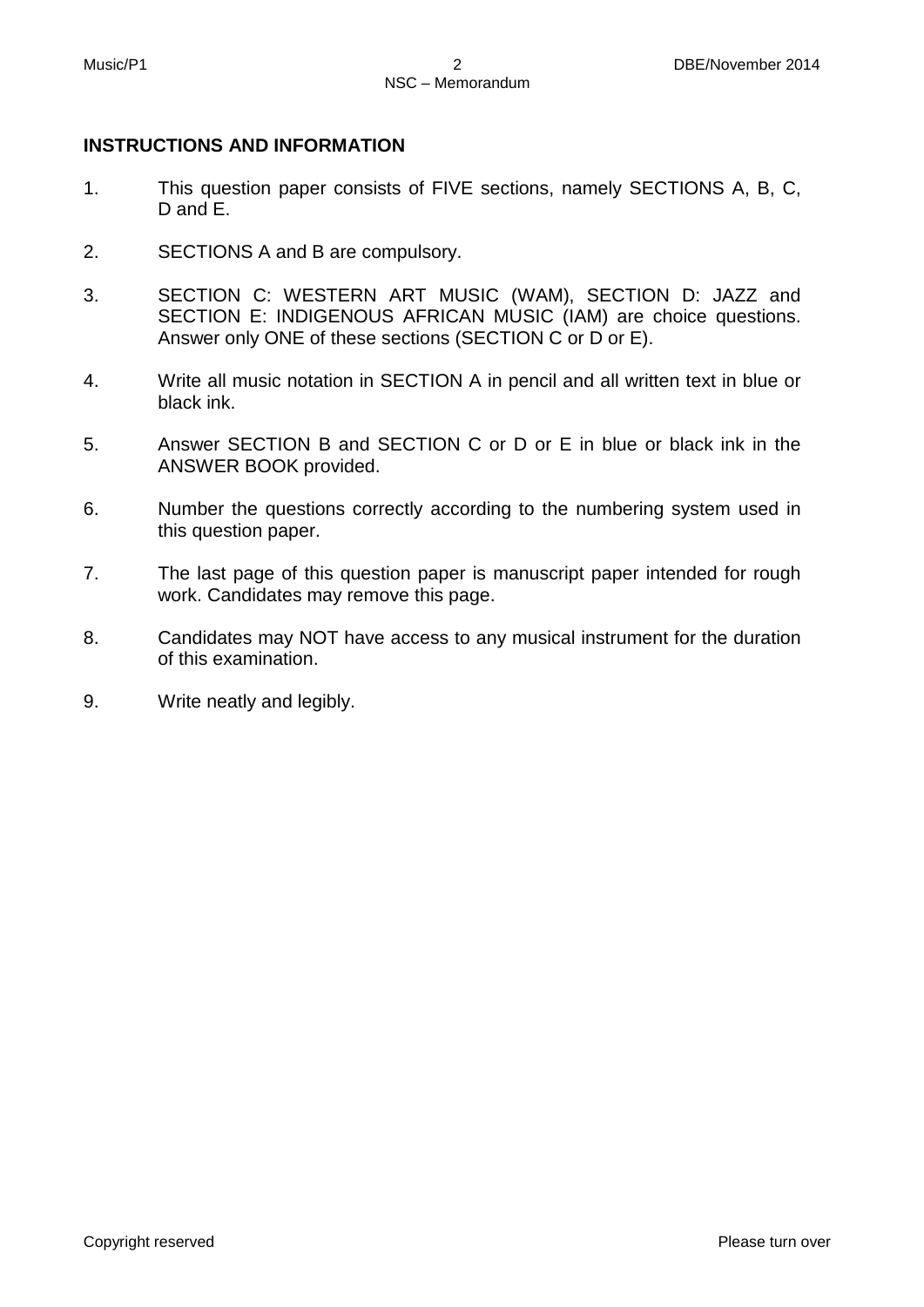#### **MARKING GRID**

| <b>SECTION</b>               | <b>QUESTION</b>    | <b>MARKS</b>   | <b>MARKER</b> | <b>MODERATOR</b> |
|------------------------------|--------------------|----------------|---------------|------------------|
| <b>Theory of Music</b><br>А: | 1                  | 20             |               |                  |
| (COMPULSORY)                 | $\overline{2}$     | 15             |               |                  |
|                              | 3                  | 10             |               |                  |
|                              | $\overline{4}$     | 15             |               |                  |
|                              | <b>SUBTOTAL</b>    | 60             |               |                  |
|                              |                    | <b>AND</b>     |               |                  |
| (COMPULSORY)<br>B            | 5                  | 20             |               |                  |
|                              | <b>SUBTOTAL</b>    | 20             |               |                  |
|                              |                    | <b>AND</b>     |               |                  |
| C: WAM                       | 6                  | 10             |               |                  |
|                              | $\overline{7}$     | 8              |               |                  |
|                              | 8                  | $\overline{7}$ |               |                  |
|                              | 9                  | 15             |               |                  |
|                              | <b>SUBTOTAL</b>    | 40             |               |                  |
|                              |                    | <b>OR</b>      |               |                  |
| D: JAZZ                      | 10                 | 10             |               |                  |
|                              | 11                 | 8              |               |                  |
|                              | 12                 | $\overline{7}$ |               |                  |
|                              | 13                 | 15             |               |                  |
|                              | <b>SUBTOTAL</b>    | 40             |               |                  |
|                              |                    | <b>OR</b>      |               |                  |
| E: IAM                       | 14                 | 10             |               |                  |
|                              | 15                 | 8              |               |                  |
|                              | 16                 | $\overline{7}$ |               |                  |
|                              | 17                 | 15             |               |                  |
|                              | <b>SUBTOTAL</b>    | 40             |               |                  |
|                              | <b>GRAND TOTAL</b> | 120            |               |                  |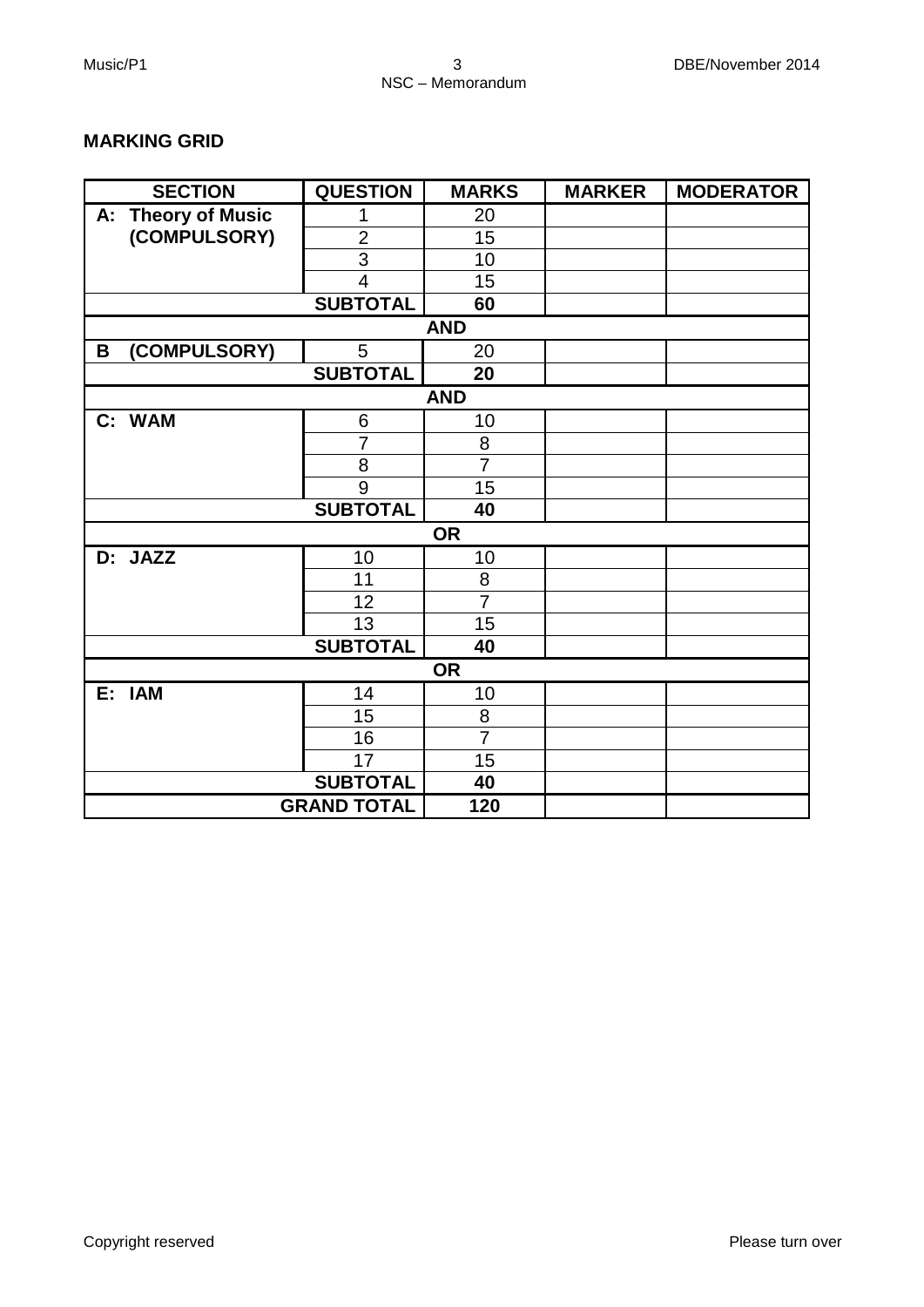#### **SECTION A: THEORY OF MUSIC (COMPULSORY) (90 minutes)**

#### **Answer QUESTION 1 AND QUESTION 2.1 OR 2.2 AND QUESTION 3 AND QUESTION 4.1 OR 4.2.**

Candidates must answer the questions in the spaces provided on this question paper.

#### **QUESTION 1 (25 minutes)**

Study the extract below and answer the questions that follow.





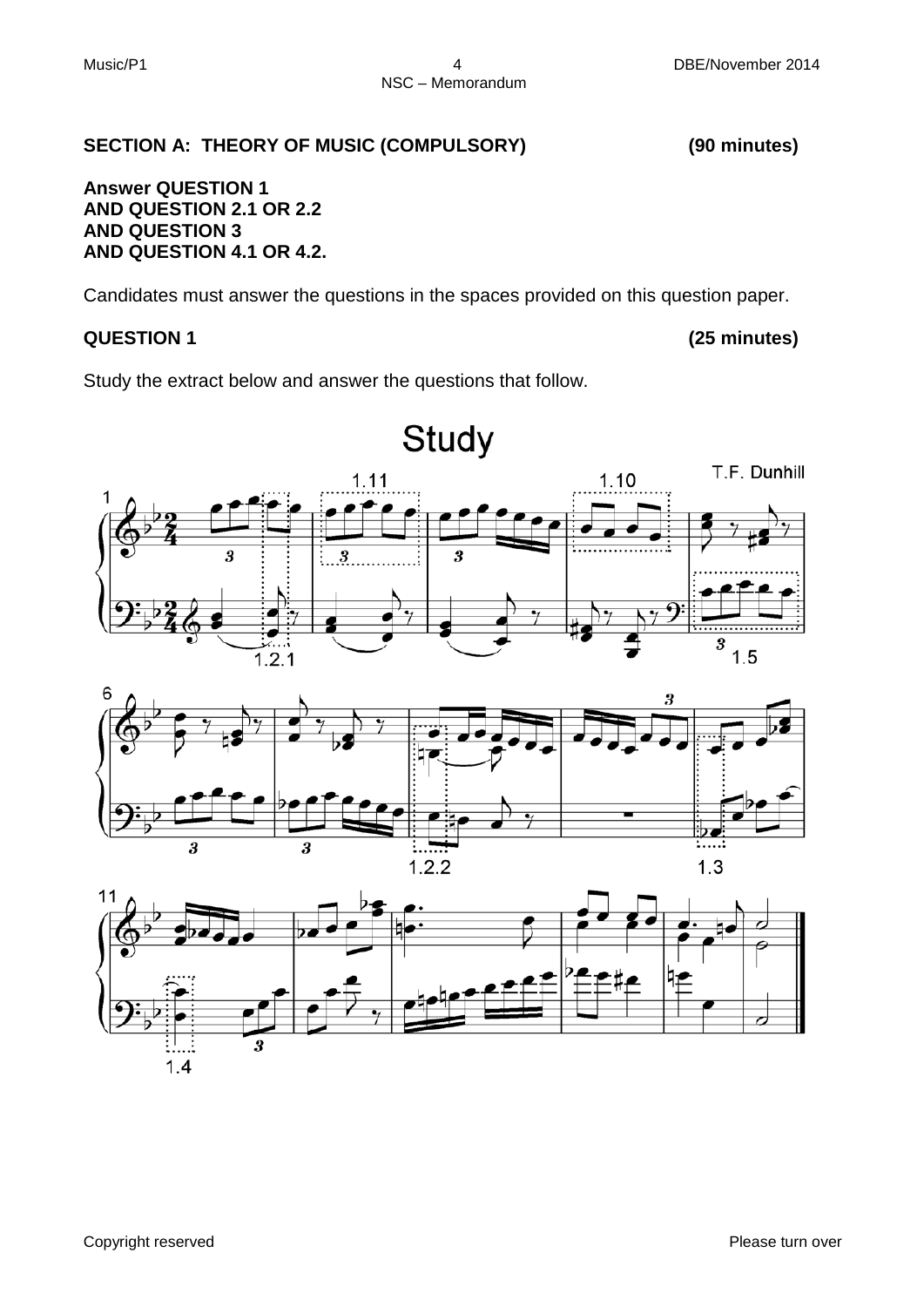#### **Answer:**

G minor, C minor, F minor

*G minor = 1 mark C minor = 1 mark F minor = 1 mark Any TWO correct answers* (2)

1.2 Name the type of triads marked **1.2.1** and **1.2.2**, for example major triad .

#### **Answer:**

1.2.1 Diminished triad OR g: ii<sup>o</sup>6/4 1.2.2 Augmented triad OR c: III+

1.2.1 Diminished triad OR g: ii<sup>o</sup> 6/4 = 1 mark *1.2.2 Augmented triad* OR c:  $III^+ = 1$  mark (2)

1.3 Name the interval marked **1.3**, for example perfect 4th.

#### **Answer:**

Compound Major 3<sup>rd</sup>/Major 10<sup>th</sup>

Compound Major 
$$
3^{rd}/\text{Major } 10^{th} = 1
$$
 mark

\nOnly Major  $3^{rd}$ 

\n $= \frac{1}{2} \text{ mark}$ 

\n(1)

1.4 Invert the interval marked **1.4**. Write and name the inverted interval in the space below. Use any note value.

#### **Answer:**

$$
\frac{2.00}{2.00}
$$
 OR  $\frac{2.00}{2.00}$ 

Major  $2^{nd}$  Minor  $7^{th}$ 

| Correct notation                                                                                           | $= 1$ mark ( $\frac{1}{2}$ mark for<br>compound notation) |     |
|------------------------------------------------------------------------------------------------------------|-----------------------------------------------------------|-----|
| Interval: Major 2 <sup>nd</sup> or Compound Major 2 <sup>nd</sup><br>Only $2^{nd}$                         | $= 1$ mark<br>$=$ no mark                                 |     |
| Any register will be accepted<br>For English paper: Minor $7th$ and correct transcription will be accepted |                                                           | (2) |

1.5 Rewrite the bass part of bar 5, doubling the note values. Write your answer in the alto clef. Insert the new time signature.

**Answer:**



| Correct clef                                                | $= 1$ mark       |     |
|-------------------------------------------------------------|------------------|-----|
| Correct time signature (4/4 will not be acceptable)         | $= 1$ mark       |     |
| 1 mark per beat (minus 1/2 mark per mistake to a maximum of |                  |     |
| two marks)                                                  | $= 2$ marks      |     |
| If the pitch is wrong, minus $\frac{1}{2}$ mark per beat    |                  | (4) |
| Copyright reserved                                          | Please turn over |     |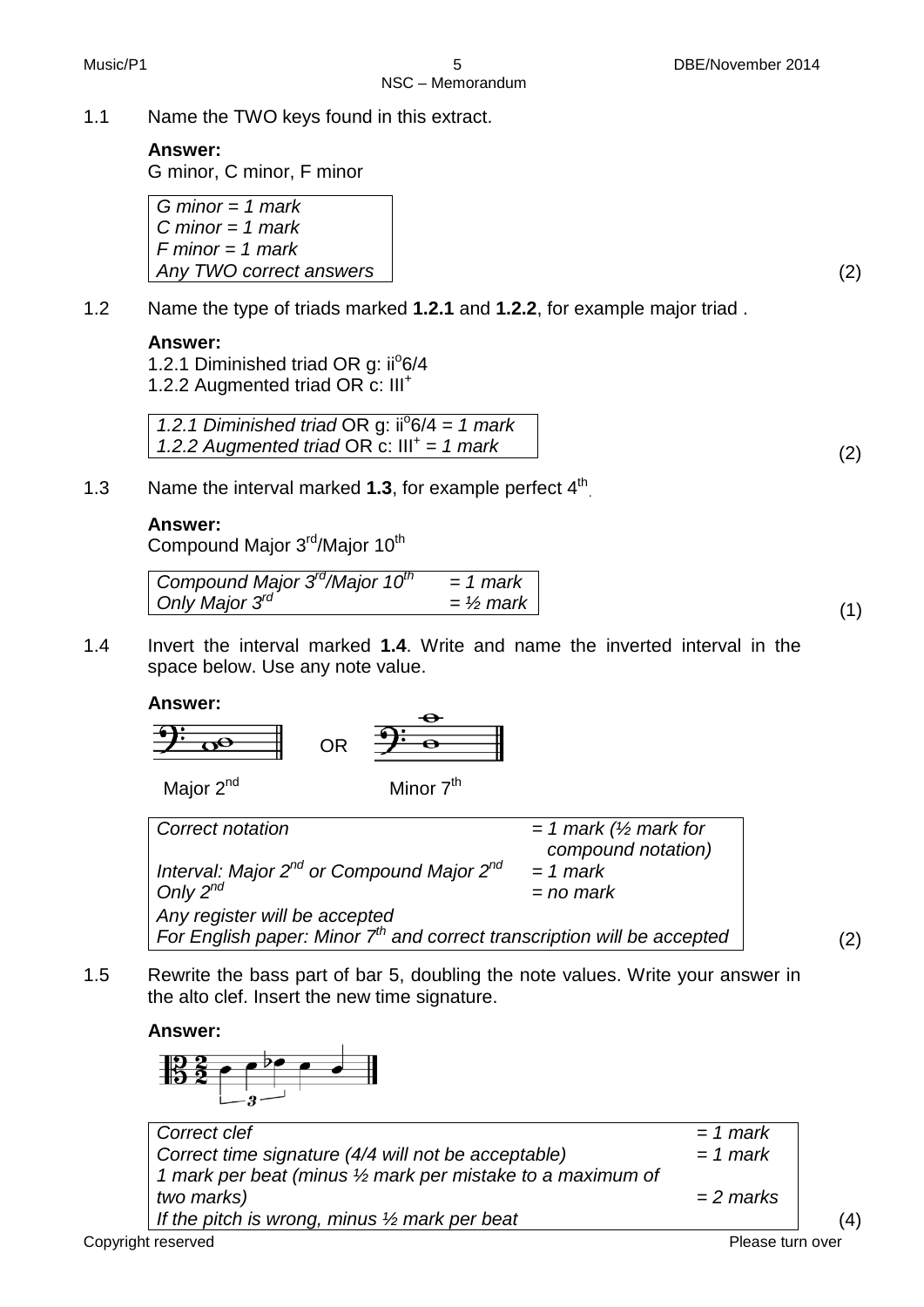#### NSC – Memorandum

1.6 Name the bar in which all the notes of an ascending melodic minor scale occur.

| <b>Answer:</b><br><b>Bar 13</b> |                         |  |
|---------------------------------|-------------------------|--|
|                                 | $\vert$ Bar 13 = 1 mark |  |

- 1.7 Write a scale according to the following instructions, using the given clef:
	- The natural minor scale that starts on G without a key signature
	- Write ascending only.
	- Use semibreves.

#### **Answer:**



1.8 Give another name for the natural minor scale.

#### **Answer:**

Aeolian mode/Descending melodic minor (scale)/Pure minor (scale)

| Aeolian mode/Descending melodic minor (scale)/Pure minor |          |  |
|----------------------------------------------------------|----------|--|
| (scale)                                                  | = 1 mark |  |

- 1.9 Write a scale according to the following instructions, using the given clef:
	- The Dorian mode that starts on G
	- Write ascending only.
	- Use semibreves.

#### **Answer:**





1.10 Rewrite the soprano part of bar 4 by changing the notes enharmonically (notes sounding the same but with different note names).

#### **Answer:**



*1 mark per beat (minus ½ mark for each error) = 2 marks Other correct possibilities are also acceptable.* (2)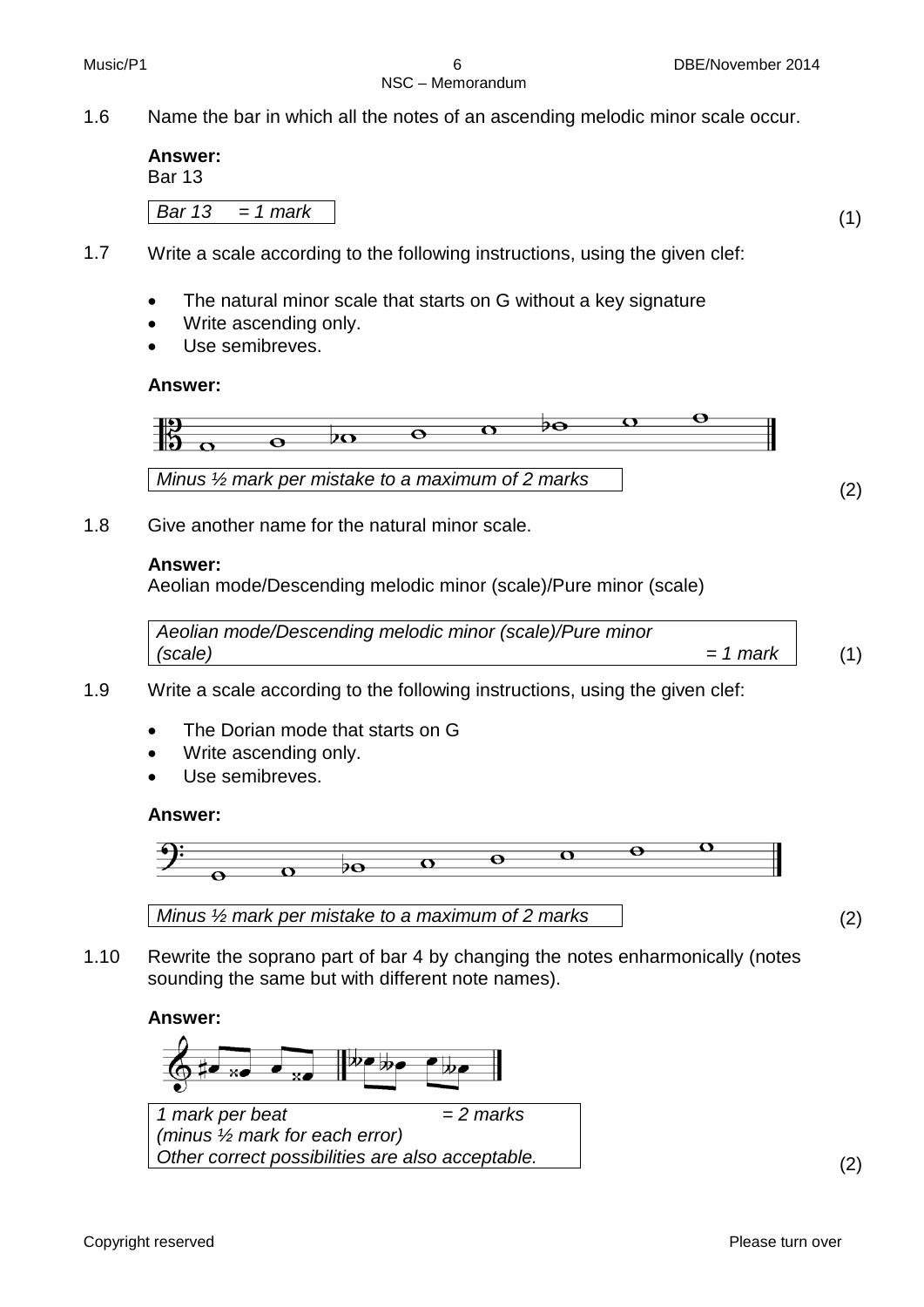1.11 Identify the compositional technique at **1.11**.

#### **Answer:**

Sequence/Rhythmic repetition

*Sequence/Rhythmic repetition = 1 mark*

(1) **[20]**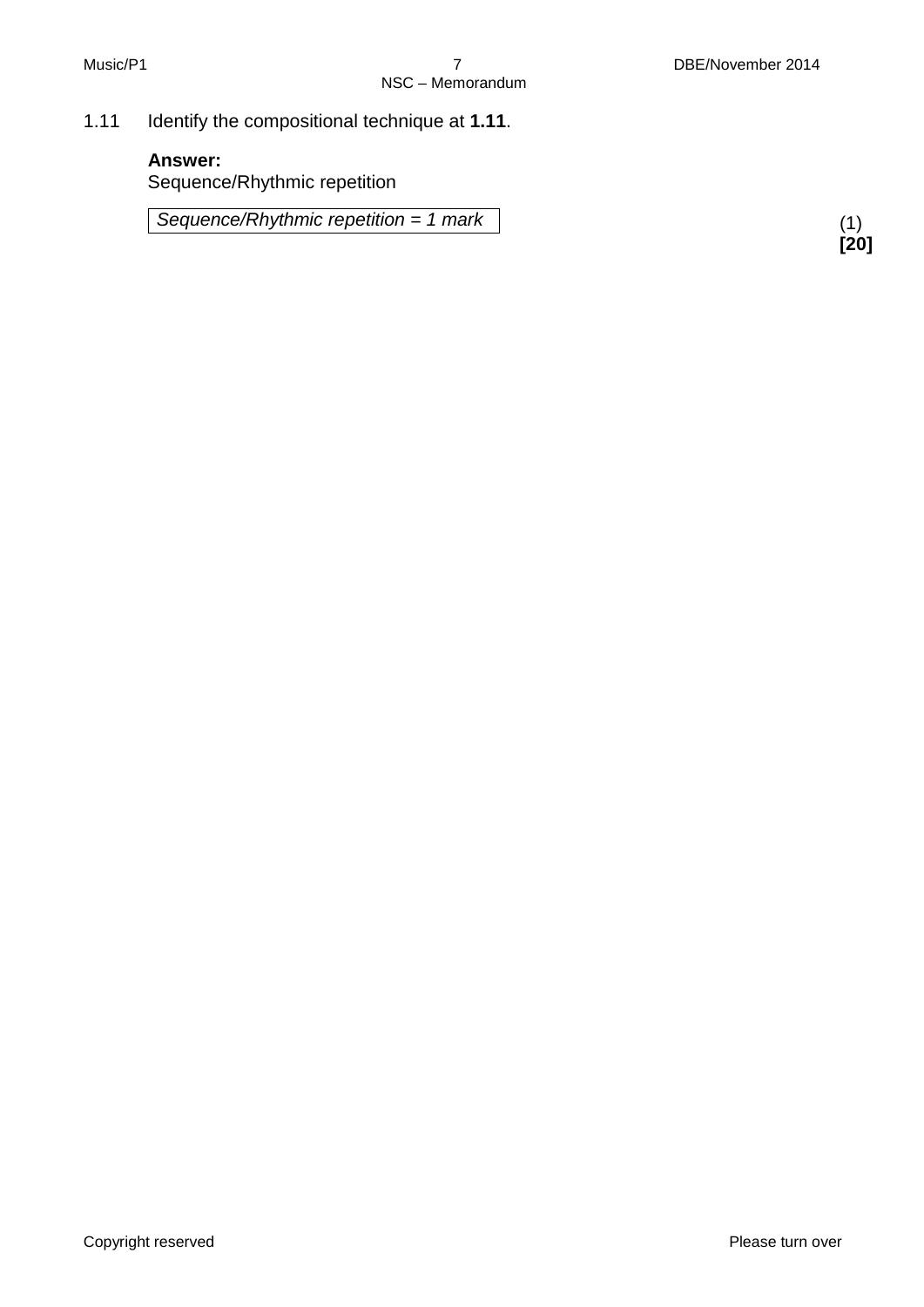#### **QUESTION 2 (25 minutes)**

#### **Answer EITHER QUESTION 2.1 OR QUESTION 2.2.**

2.1 Complete the opening motif below to form a twelve-bar melody in ternary form for any single-line melodic instrument of your choice. Indicate the instrument for which you are writing. Indicate the tempo and add dynamic and articulation indications.

#### **Concept answer:**

Instrument: Trombone/Bassoon/Cello/Male voice



2.2 Complete the opening motif below to form a twelve-bar melody in ternary form for any single-line melodic instrument of your choice. Indicate the instrument for which you are writing. Indicate the tempo and add dynamic and articulation indications.

#### **Concept answer:**

Instrument: Guitar/Saxophone/Clarinet/Trumpet/Female voice



Copyright reserved **Please turn over the Copyright reserved** Please turn over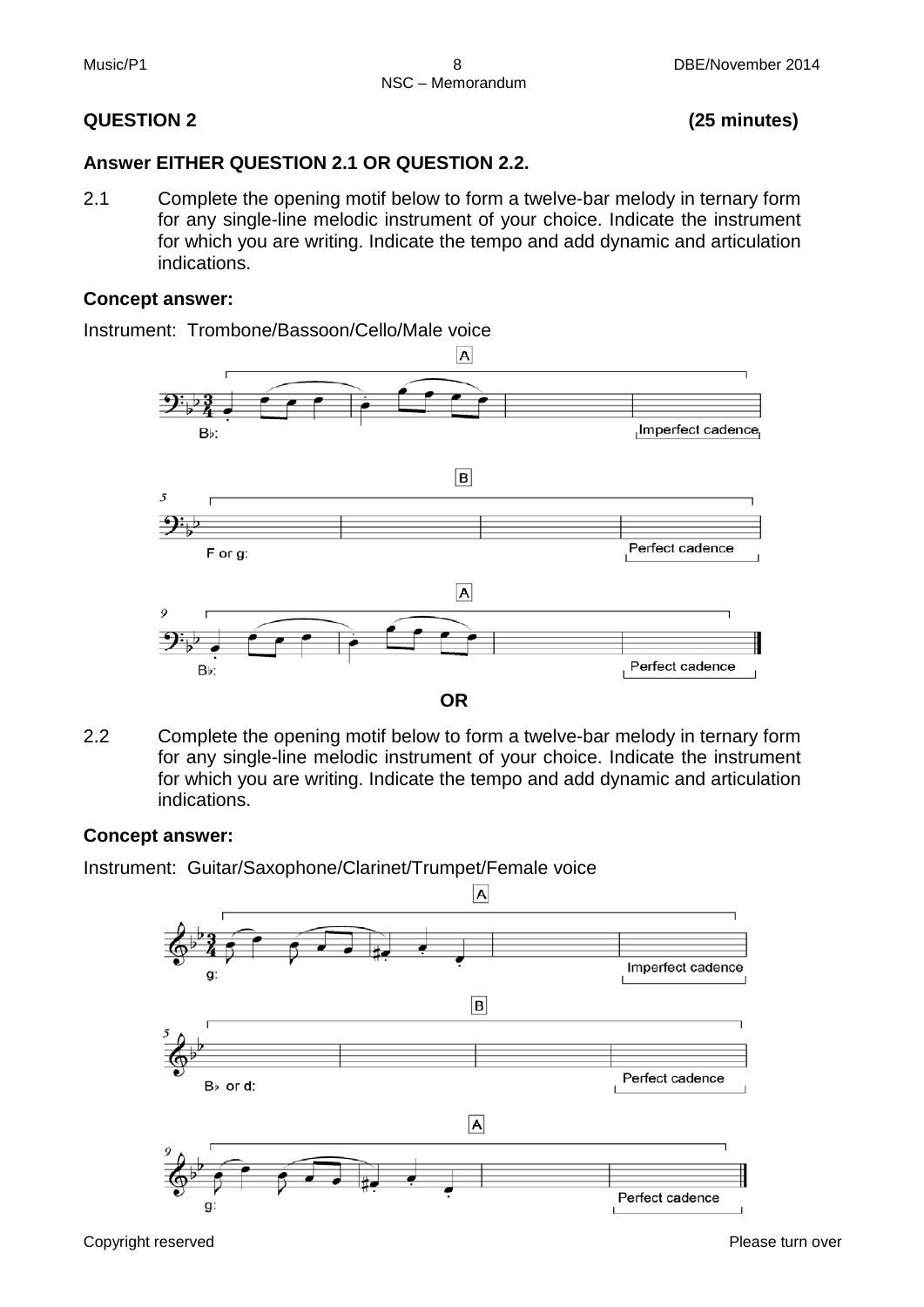The melody will be marked according to the following criteria:

| <b>DESCRIPTION</b>                                                                                    |                               | <b>MARK ALLOCATION</b>                                                                                                                                                                                                                                                                             |      | <b>CANDIDATE'S</b><br><b>MARKS</b> |
|-------------------------------------------------------------------------------------------------------|-------------------------------|----------------------------------------------------------------------------------------------------------------------------------------------------------------------------------------------------------------------------------------------------------------------------------------------------|------|------------------------------------|
| Instrument choice<br>Any suitable single-line melodic<br>instrument.<br>(Piano will not be accepted.) | <i><b>Instrument</b></i>      |                                                                                                                                                                                                                                                                                                    | $=1$ |                                    |
| Form and cadential points                                                                             | 1 mark per phrase x 3         |                                                                                                                                                                                                                                                                                                    | $=3$ |                                    |
| <b>Correct notation</b><br>Note stems, beats per bar,<br>accidentals, spacing                         | Correct notation              | (Minus 1/2 mark per error up to 1 mark)                                                                                                                                                                                                                                                            | $=1$ |                                    |
| <b>Dynamics and articulation</b>                                                                      |                               |                                                                                                                                                                                                                                                                                                    | $=2$ |                                    |
|                                                                                                       | $7 - 8$                       | <b>Excellent:</b><br>Coherent and musical; cadences imaginatively<br>define the form; opening motif innovatively<br>continued; ingenious use of tonality;<br>modulation (not compulsory) is successful;<br>melodic shape masterfully handled; creative<br>approach to choice of pitches and rhythm |      |                                    |
| <b>Musicality</b>                                                                                     | $5\frac{1}{2} - 6\frac{1}{2}$ | Good:<br>Correct and musical; cadences clearly indicate<br>the form; opening motif sensibly continued;<br>stable tonality; modulation (not compulsory) is<br>attempted; melodic shape satisfying; choice of<br>pitches and rhythm accurate                                                         |      |                                    |
| Melodic shape, climax,<br>rhythm, musical unity,<br>creativity                                        | $4 - 5$                       | Average:<br>Musically not convincing; not all cadences<br>clear; opening motif not entirely utilised;<br>tonality is pedestrian; melodic shape limited;<br>choice of pitches and rhythm unimaginative                                                                                              | $=8$ |                                    |
|                                                                                                       | $2\frac{1}{2} - 3\frac{1}{2}$ | Pass worthy:<br>Unmusical; cadences muddled; opening motif<br>largely ignored; weak sense of tonality; little<br>evidence of melodic shape; choice of pitch and<br>rhythm weak.                                                                                                                    |      |                                    |
|                                                                                                       | $0 - 2$                       | Not acceptable:<br>No musical sense; no sense of cadence;<br>opening motif ignored; no sense of tonal<br>centre; no melodic shape; pitches and rhythm<br>random                                                                                                                                    |      |                                    |
| <b>TOTAL</b>                                                                                          |                               |                                                                                                                                                                                                                                                                                                    | 15   |                                    |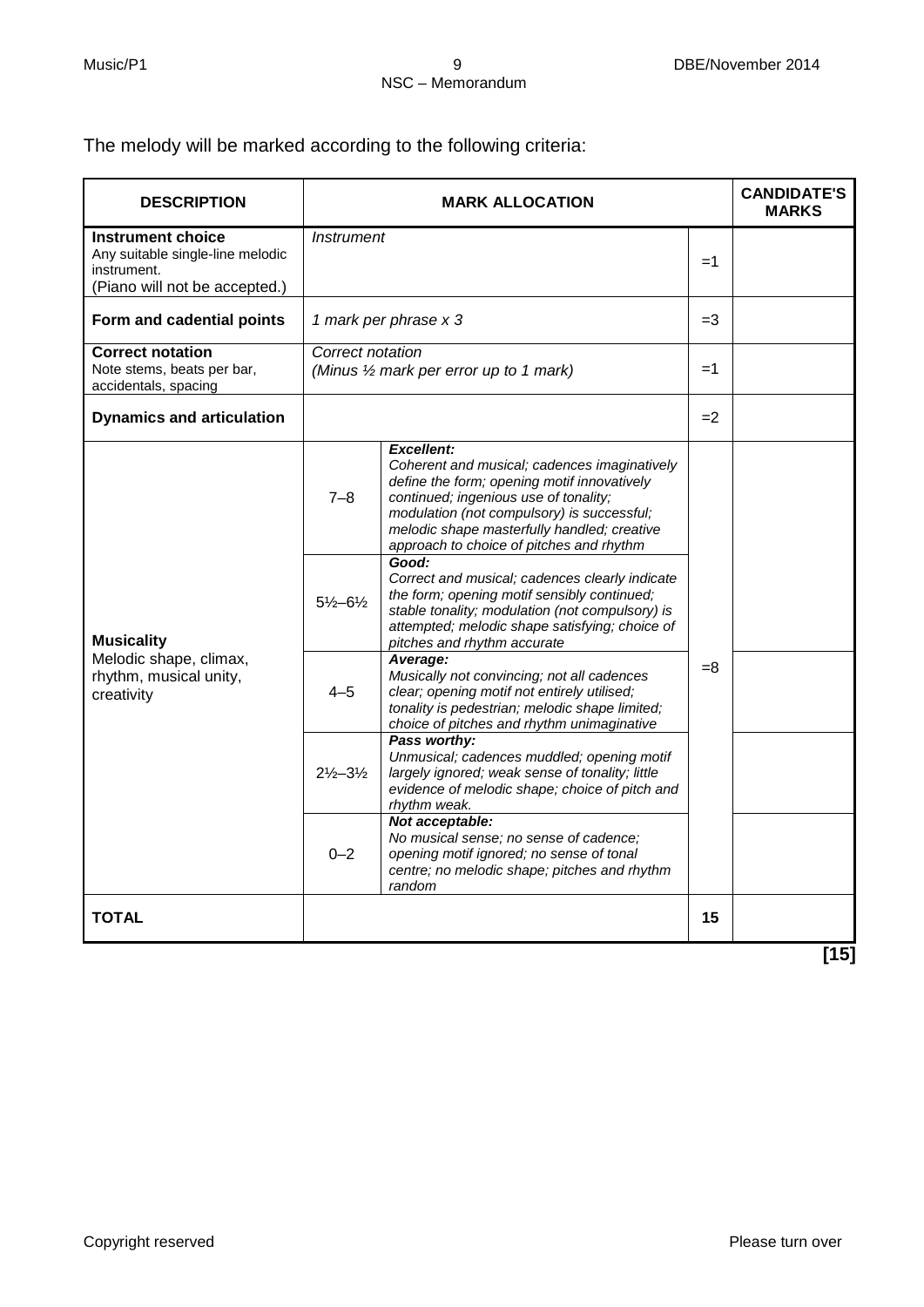#### **QUESTION 3 (10 minutes)**

Study the extract from *Bottle Junction* by Nikki Iles below and answer the questions.

#### **Answer:**



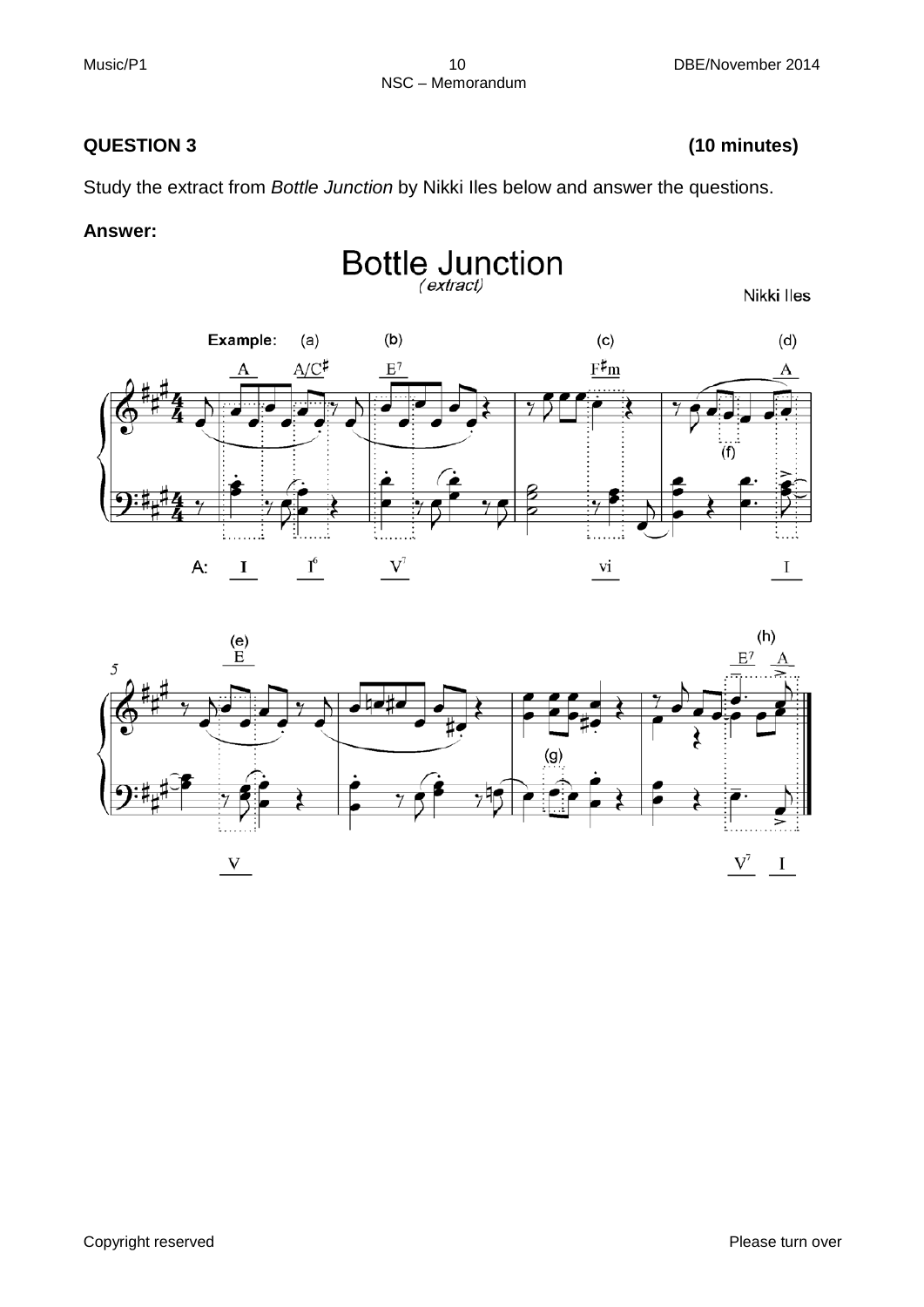3.1 Identify the chords from (a)–(e) and figure them on the score. Use EITHER figuring symbols below the score OR chord symbols above the score. Note the example in bar 1.

#### **Answer:**

See score:

*1 mark per chord = 5 marks (minus ½ mark for each error) Alternative figuring symbols, e.g. Va, Vb, Vc will also be acceptable.* (5)

3.2 Name the type of non-chordal notes at (f) and (g).

#### **Answer:**

*(*f) Passing note

(g) (Accented) Upper auxiliary note/Harmony note

| (f) Passing note               | $=$ 1 mark for words 'passing note' |     |
|--------------------------------|-------------------------------------|-----|
| (g) (Accented) Upper auxiliary | $=$ 1 mark for words 'auxiliary     |     |
| note/Harmony note              | note'/'harmony note'                | (2) |

3.3 Write the chord progression and the name of the cadence at (h).

#### **Answer:**

- $\bullet$  V7–I or F7–A
- Perfect (cadence)

*V7–I or E7–A = 1 mark (½ mark for each correct chord) Perfect (cadence) = 1 mark* (2)

**[10]**

3.4 Name the compositional technique used in the treble clef in bars 1 and 2.

#### **Answer:**

- Upper notes treated sequentially, while the lower notes (E) are pedal notes
- Pedal point
- Rhythmic repetition
- Anchor tone pattern on E
- Bar 2 is a variation of bar 1
- Sequence

*Any ONE correct answer = 1 mark* (1)

Copyright reserved **Please turn over the Copyright reserved** Please turn over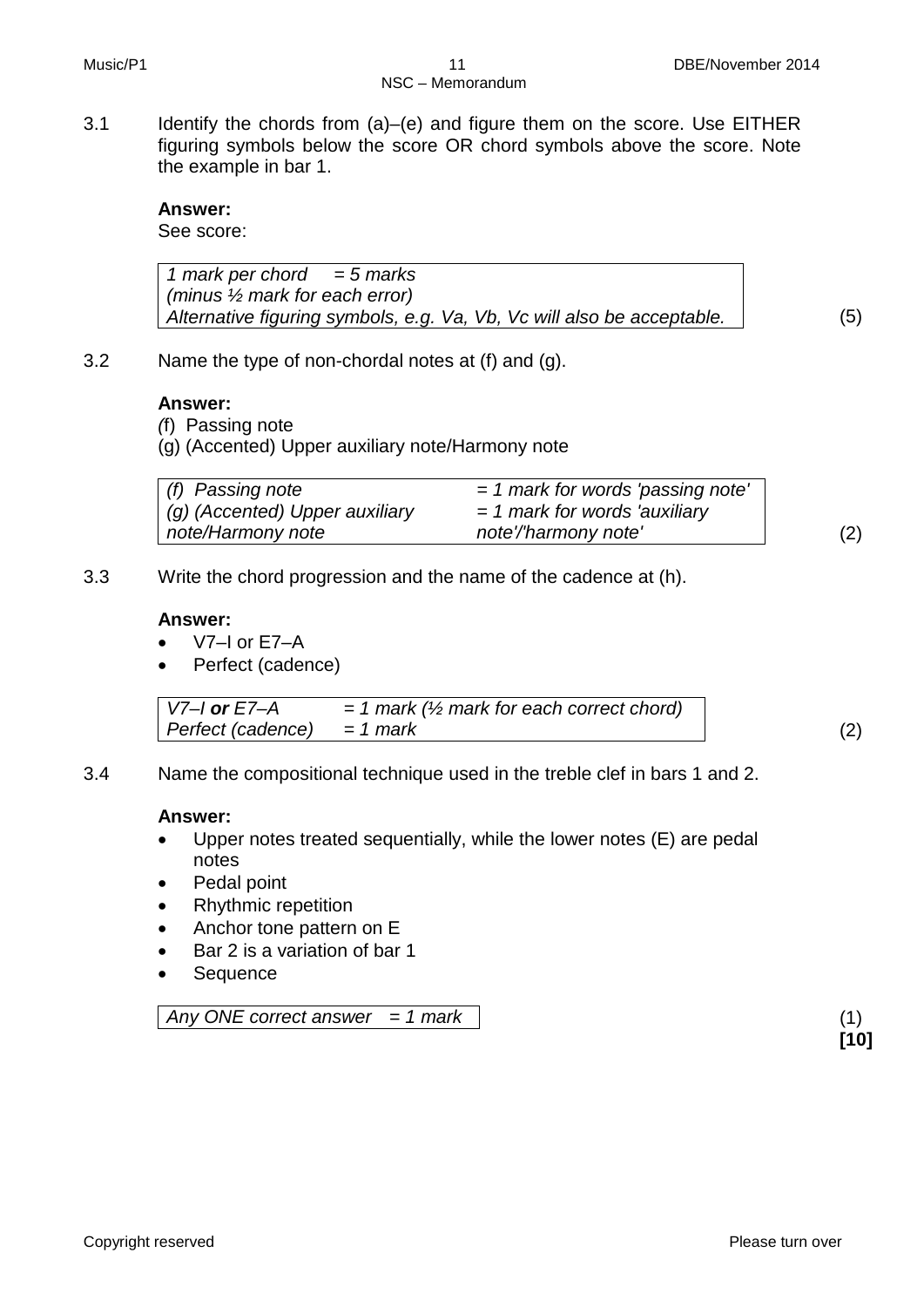#### **QUESTION 4 (30 minutes)**

#### **Answer EITHER QUESTION 4.1 OR QUESTION 4.2.**

4.1 Complete the four-part vocal harmonisation below by adding the alto, tenor and bass parts. Use at least TWO non-chordal notes.

#### **Concept answer:**





The harmonisation will be marked according to the following criteria:

| <b>DESCRIPTION</b>                                                  | <b>MARK ALLOCATION</b>                                                                                        |                   | <b>CANDIDATE'S</b><br><b>MARK</b> |
|---------------------------------------------------------------------|---------------------------------------------------------------------------------------------------------------|-------------------|-----------------------------------|
| <b>Choice of chords</b>                                             | 13 progressions x 1 mark per progression                                                                      | $= 13$            |                                   |
| <b>Correctness</b><br>Notation, doubling,<br>spacing, voice leading | Minus $\frac{1}{2}$ mark per error up to a maximum of 5<br>marks, however, not more than minus 1 per<br>chord | $= 5$             |                                   |
| Use of non-chordal notes                                            | Any TWO of the following: passing notes,<br>auxiliary notes. Suspensions, anticipations, etc.                 | $= 2$             |                                   |
|                                                                     | Note to marker: Mark out of 20 must not contain<br>$\frac{1}{2}$ mark.                                        | 20<br>$(+ 4 x 3)$ |                                   |
| <b>TOTAL</b>                                                        |                                                                                                               | 15                |                                   |

*Note to marker: The change from 14 to 13 marks has been made due to the fact that there are only 13 progressions. 1 mark has been moved to the correctness category.*

**[15]**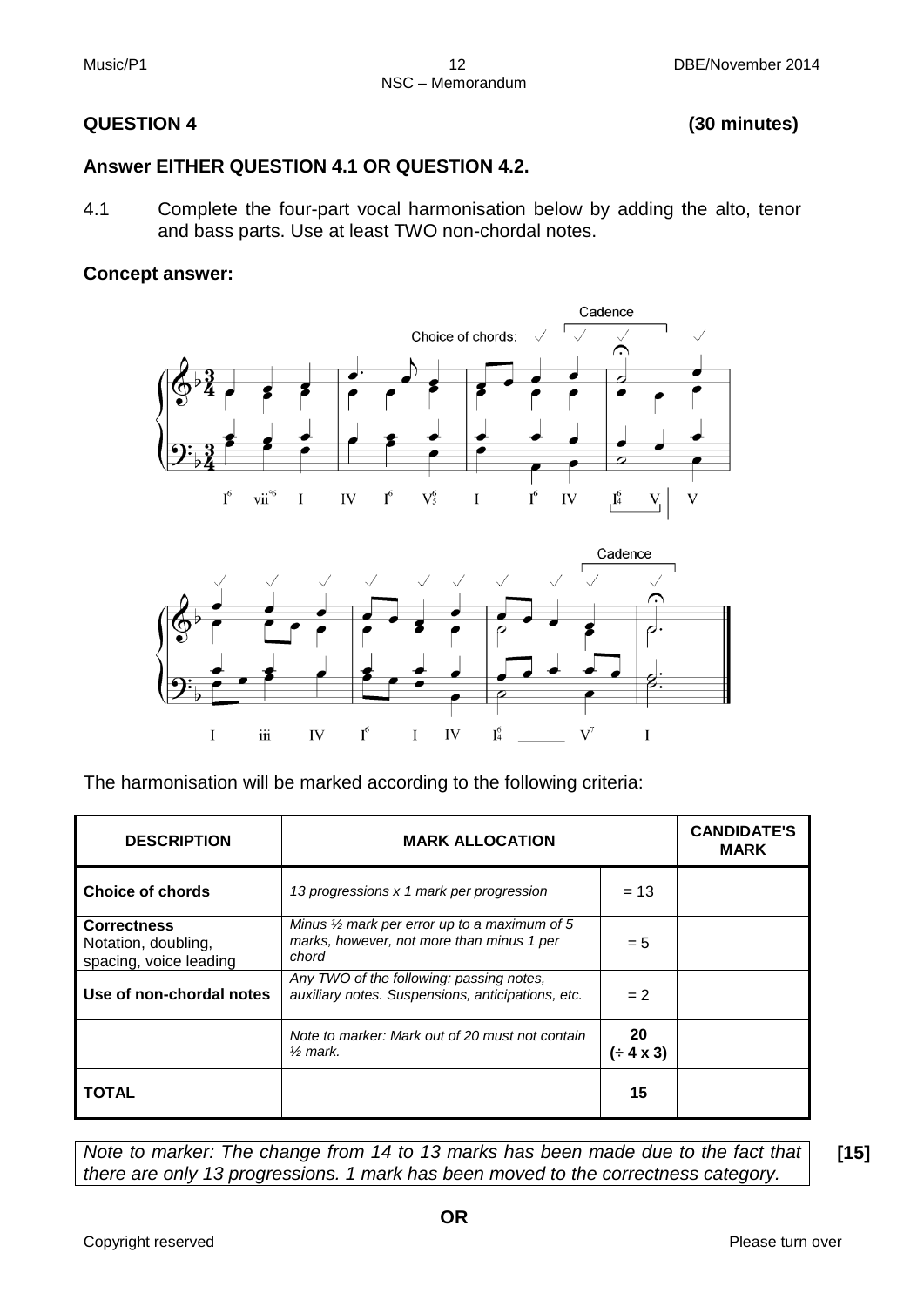4.2 Complete the piece below by adding suitable notated harmonic material in the open stave. Add a suitable clef and key signature.

#### **Concept answer:**



The answer will be marked according to the following criteria:

| <b>DESCRIPTION</b>                                                  | <b>MARK ALLOCATION</b>                                                                                        |                          | <b>CANDIDATE'S</b><br><b>MARK</b> |
|---------------------------------------------------------------------|---------------------------------------------------------------------------------------------------------------|--------------------------|-----------------------------------|
| Choice of chords                                                    | Given chords<br>Choice of remaining chords                                                                    | $=5$<br>$=12$            |                                   |
| <b>Correctness</b><br>Notation, doubling,<br>spacing, voice leading | Minus $\frac{1}{2}$ mark per error up to a maximum of<br>3 marks, however, not more than minus 1<br>per chord | $=$ 3                    |                                   |
|                                                                     | Note to marker: Mark out of 20 must not<br>contain a $\frac{1}{2}$ mark.                                      | <b>20</b><br>$(+ 4 x 3)$ |                                   |
| <b>TOTAL</b>                                                        |                                                                                                               | 15                       |                                   |

*Candidates must be credited for different/creative and correct harmonisation not given in the memorandum.* **[15]**

**TOTAL SECTION A: 60**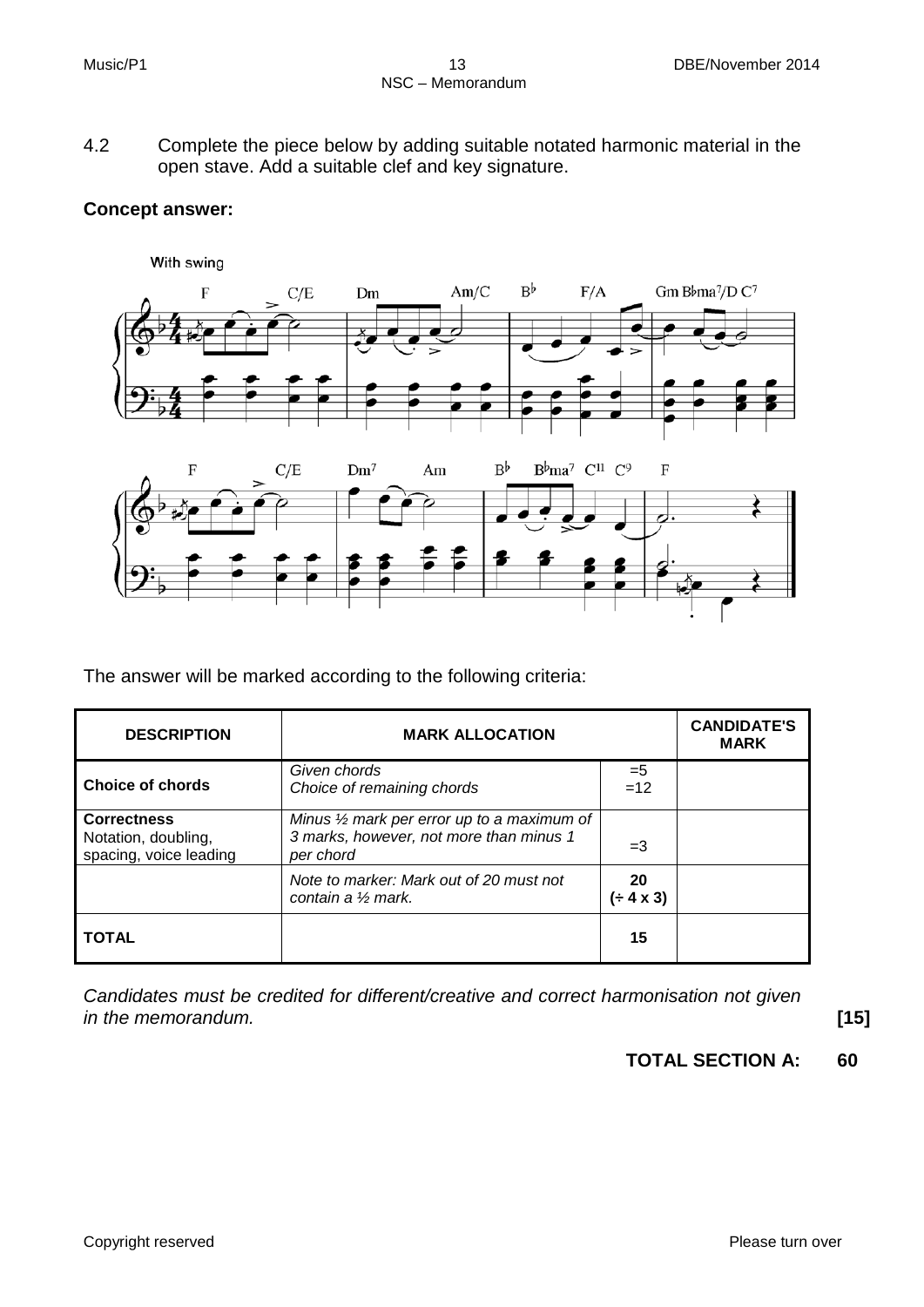#### **SECTIONS B, C, D, E: GENERAL MUSIC KNOWLEDGE (90 minutes)**

#### **Answer SECTION B AND SECTION C (Western Art Music) OR SECTION D (Jazz) OR SECTION E (Indigenous African Music).**

Candidates must answer these questions in the ANSWER BOOK provided.

#### **SECTION B: GENERAL (COMPULSORY)**

*One mark will be allocated for each correct fact. Candidates must be credited for any other correct answer not given in the memorandum.*

#### **QUESTION 5**

| 5.1    |              |                                                                      |                 |      |
|--------|--------------|----------------------------------------------------------------------|-----------------|------|
| 5.1.1  | D            | All of the above-mentioned                                           |                 |      |
| 5.1.2  | $\mathsf C$  | Clarinet                                                             |                 |      |
| 5.1.3  | A            | Sitar                                                                |                 |      |
| 5.1.4  | D            | Lenaka                                                               |                 |      |
| 5.1.5  | $\mathsf C$  | Oboe                                                                 |                 |      |
| 5.1.6  | B            | Major scale                                                          |                 |      |
|        | C            | Pentatonic scale                                                     |                 |      |
| 5.1.7  | B            | Idiophonic                                                           |                 |      |
| 5.1.8  | $\mathsf C$  | Tone, semitone, tone, tone, tone, semitone, tone                     |                 |      |
| 5.1.9  | A            | Sforzando                                                            |                 |      |
| 5.1.10 | $\mathsf{C}$ | Isicathamiya                                                         |                 |      |
| 5.1.11 | C            | Kora                                                                 |                 |      |
| 5.1.12 | C            | <b>Baroque</b>                                                       |                 |      |
| 5.1.13 | D            | simple quadruple time                                                |                 |      |
| 5.1.14 | A            | African-Americans                                                    |                 |      |
| 5.1.15 | B            | a spontaneous creation                                               |                 |      |
| 5.1.16 | A            | found in single-line melodies                                        |                 |      |
|        | C            | found in chamber music                                               |                 |      |
|        | D            | characterised by overlapping melodies                                |                 |      |
| 5.1.17 | B            | Concerto                                                             |                 |      |
| 5.1.18 | B            | Chromatic harmony                                                    | $(10 \times 1)$ | (10) |
|        |              | 1 mark for each correct answer per question.                         |                 |      |
|        |              | Only the first 10 answers completed by the candidate will be marked. |                 | [10] |
|        |              |                                                                      |                 |      |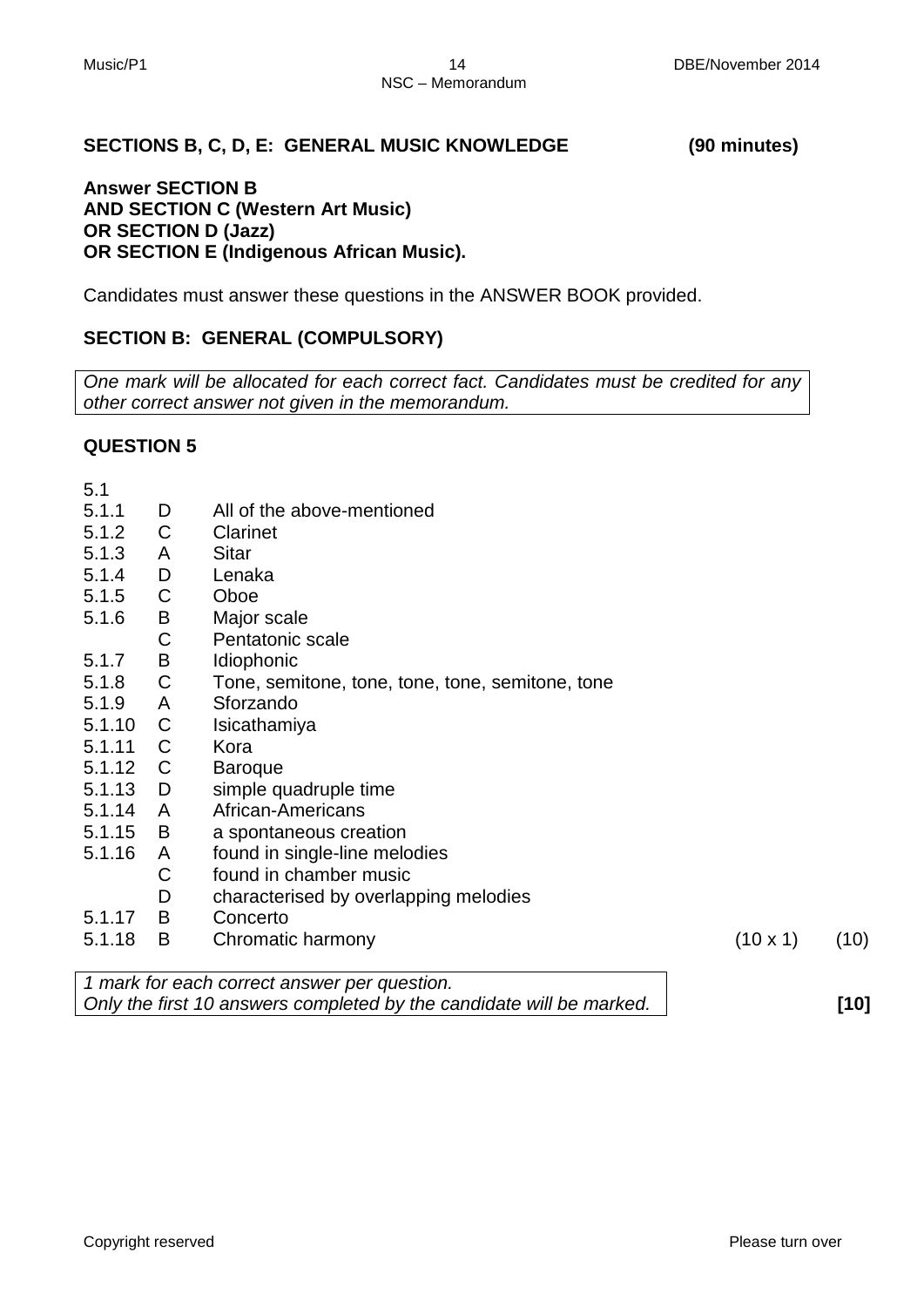## $5.2$ <br> $5.2.1$

- Copying of music (audio, video or score) that is not in the public domain
	- Copying music illegally to sell and make money

*1 mark for any ONE correct answer* (1)

- 5.2.2 Online piracy downloading music from the internet illegally
	- Pirate recordings or making illegal copies of CDs
	- Bootleg recordings or illegal recordings of radio, TV or live concerts
	- Counterfeit recordings that one would try to pass off as the original recordings

*1 mark for each correct answer to a maximum of 2 marks* (2)

#### 5.2.3

- (a) You would need to get permission from the copyright owner
	- You would need to get permission to use any and all copyrighted music
	- You would have to pay the copyright owner of the other song a percentage of the royalties that your receive for your work

*1 mark for any ONE correct answer* (1)

- (b) Performance Rights: royalties paid to composers, whenever their music is performed in public.
	- Mechanical Rights: royalties paid to composers, whenever their music is copied on any kind of recording device – such as when CDs are printed, or when MP3s are sold online.
	- Needle-time Rights: royalties paid to Recording Artists when a song is used.
		- *1 mark for each correct answer to a maximum of 2 marks* (2)

#### 5.2.4 • Performer

- Composer
- Producer
- Retailer
- Manufacturer
- Distributor
- Design artist

(3)

*1 mark for each correct answer to a maximum of 3 marks*

5.2.5 They are all recording companies

*1 mark* (1)

**[10]**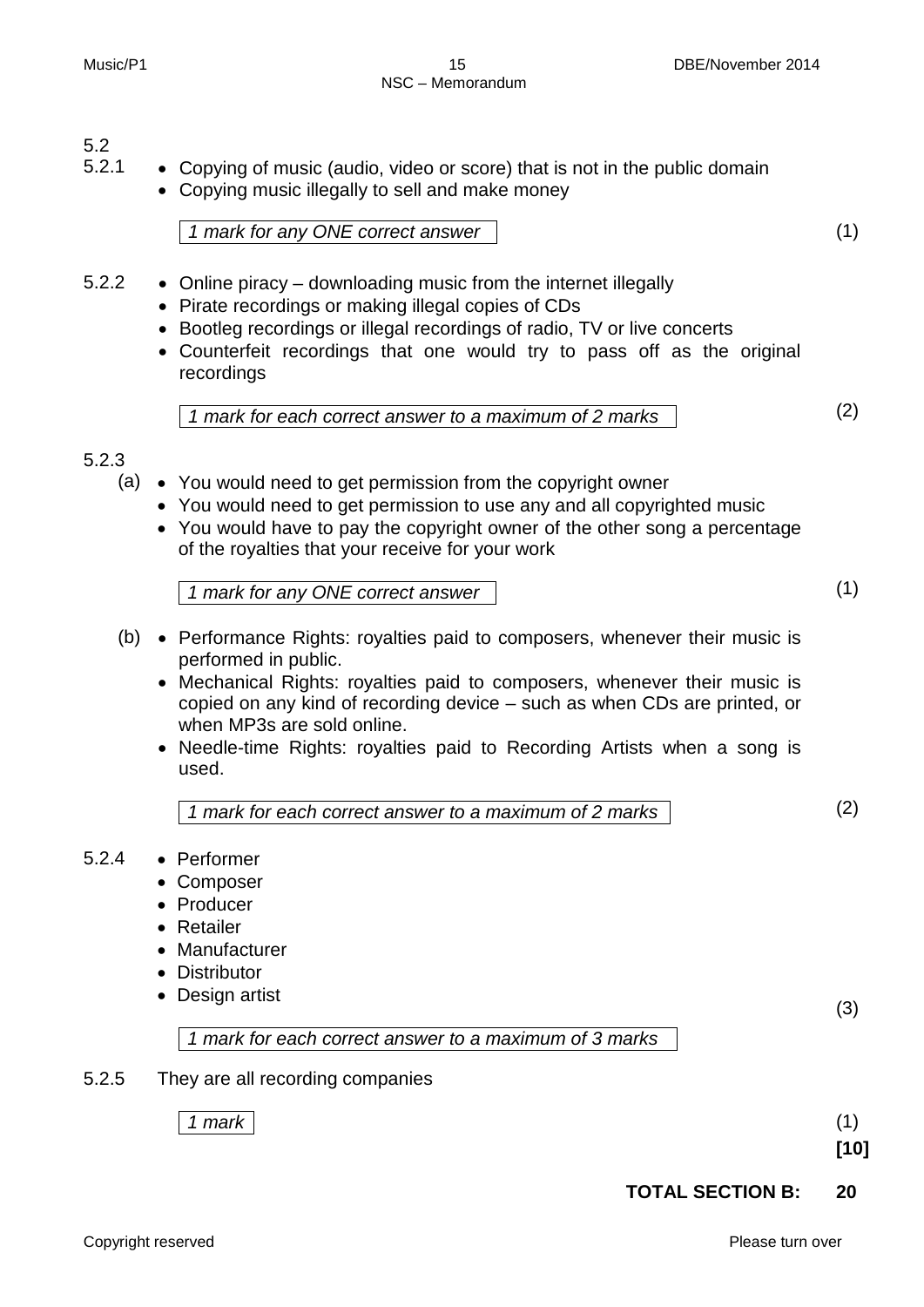#### **Answer SECTION C (WAM) OR SECTION D (JAZZ) OR SECTION E (IAM).**

#### **SECTION C: WESTERN ART MUSIC (WAM)**

*One mark will be allocated for each correct fact. Candidates must be credited for any other correct answers not given in the memorandum.*

#### **QUESTION 6**

- 6.1 A single-movement orchestral piece with a programme
	- A Romantic orchestral piece that portrays an extra-musical idea

| 1 mark for any reference to 'orchestral piece'                  |     |
|-----------------------------------------------------------------|-----|
| 1 mark for any reference to 'programme' or 'extra-musical idea' | (2) |

#### 6.2 Sonata form

*1 mark* (1)

- 6.3 Fourth movement: *Thunderstorm*
	- Fifth movement: *Shepherd's Song or Happy and thankful feelings after a storm*

$$
1 mark for each correct answer = 2 marks
$$
\n
$$
(2)
$$

- 6.4 Establishing the layout of the standard classical orchestra • Dynamics
	- Playing techniques
	- Rocket
	- Sigh
	- Symphonic structure
	- Establishing sonata form

*1 mark for any correct answer*

- 6.5.1 D Papageno
- 6.5.2 C Queen of the Night
- 6.5.3 A Sarastro
- 6.5.4 B Tamino

*1 mark for each correct answer = 4 marks* (4)

(1)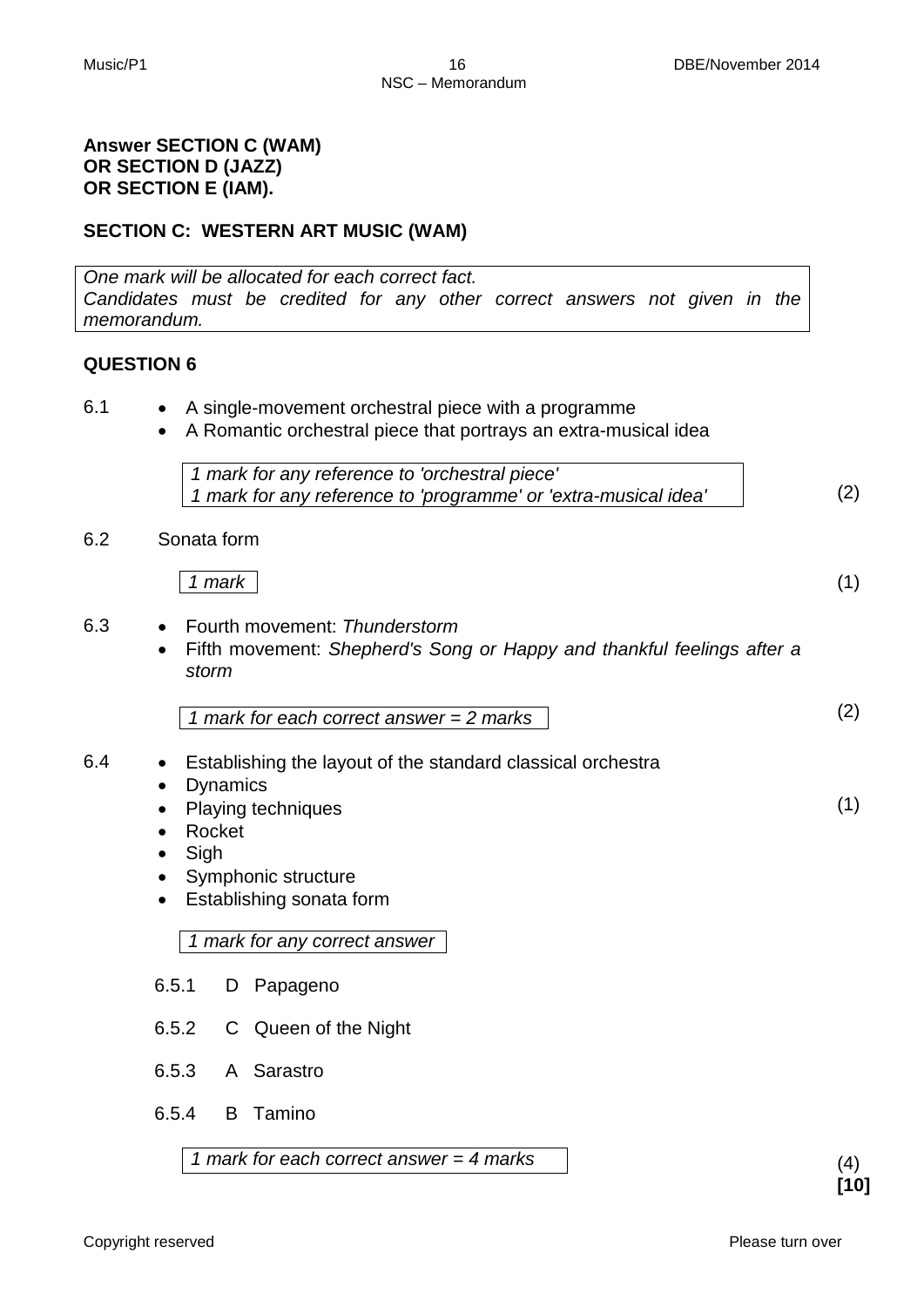#### **Form**

- Symphony in five movements (different from the Classical model)
- First movement: sonata form
- Second movement: sonata form
- Third movement: scherzo and trio form (ternary form)
	- ends abruptly, attacca to the fourth (no pause)
- Fourth movement: free, episodical form
	- moves fluently to fifth movement
	- joins last three movements to create unity
- Fifth movement: sonata rondo form
- Coda sections expanded

*1 mark for each correct fact to a maximum of 3 marks*

#### **Dynamics**

- Greater dynamic range to illustrate the programme (e.g. Storm very loud)
- Dynamic range from *pp* (raindrops) to *ff* (by drum roll to depict the thunder)
- Uses sudden unexpected dynamic changes e.g. *fortepiano* in fourth movement
- *Fortissimo* tremolo-arpeggio figures in strings to increase excitement and tension
- Rapid crescendos leading to entry of trombones as storm reaches climax in the fourth movement
- *Pianissimo* string passage ends the fifth movement
- Extended orchestration to enhance dynamics

*1 mark for each correct fact to a maximum of 5 marks*

Source: Warburton, A*: Analysis of Musical Classics,* Book 3, Longman p.126

#### **QUESTION 8**

- 8.1 Dramatic work for voices and orchestral accompaniment
	- Combines music, drama, costumes, décor and often dance

*1 mark for 'voices and orchestra' 1 mark for idea of 'combination'* (2)

#### 8.2 **Opera seria**

- Opera with serious subject matter
- Stories often tragic or heroic
- Typically involves royalty or ancient myths and gods

*Any 1 fact = 1 mark*

#### **Opera buffa**

- Opera with comic subject matter
- Stories often light-hearted and romantic
- The comic characters are from the working class e.g. maids, peasants, servants

*Any 1 fact = 1 mark* (2)

**[8]**

(5)

(3)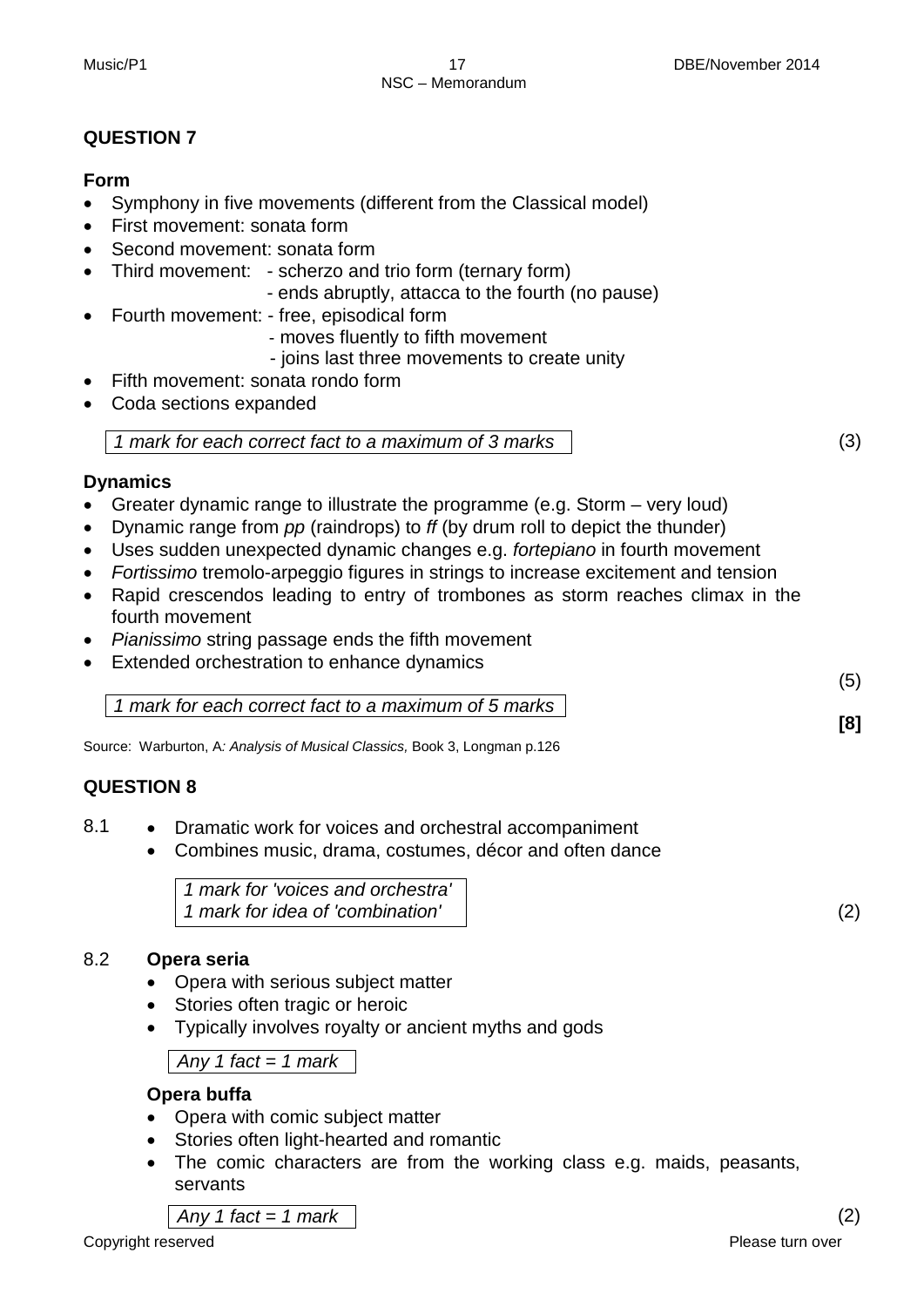#### 8.3 **Singspiel**

- Uses German language medium
- Contains extensive spoken dialogue
- Plots are generally comic, romantic or including elements of fantasy
- Includes elements of magic, fantastical creatures
- Comically exaggerated characterisations of good and evil

| 1 1 mark for each correct fact to a maximum of 2 marks 1 |  |
|----------------------------------------------------------|--|
|----------------------------------------------------------|--|

#### **Examples:**

- *Bastien en Bastienne* Mozart
- *The Magic Flute*  Mozart
- *Die Entführung aus dem Serail*  Mozart

*Any correct Singspiel = 1 mark*

**[7]**

(1)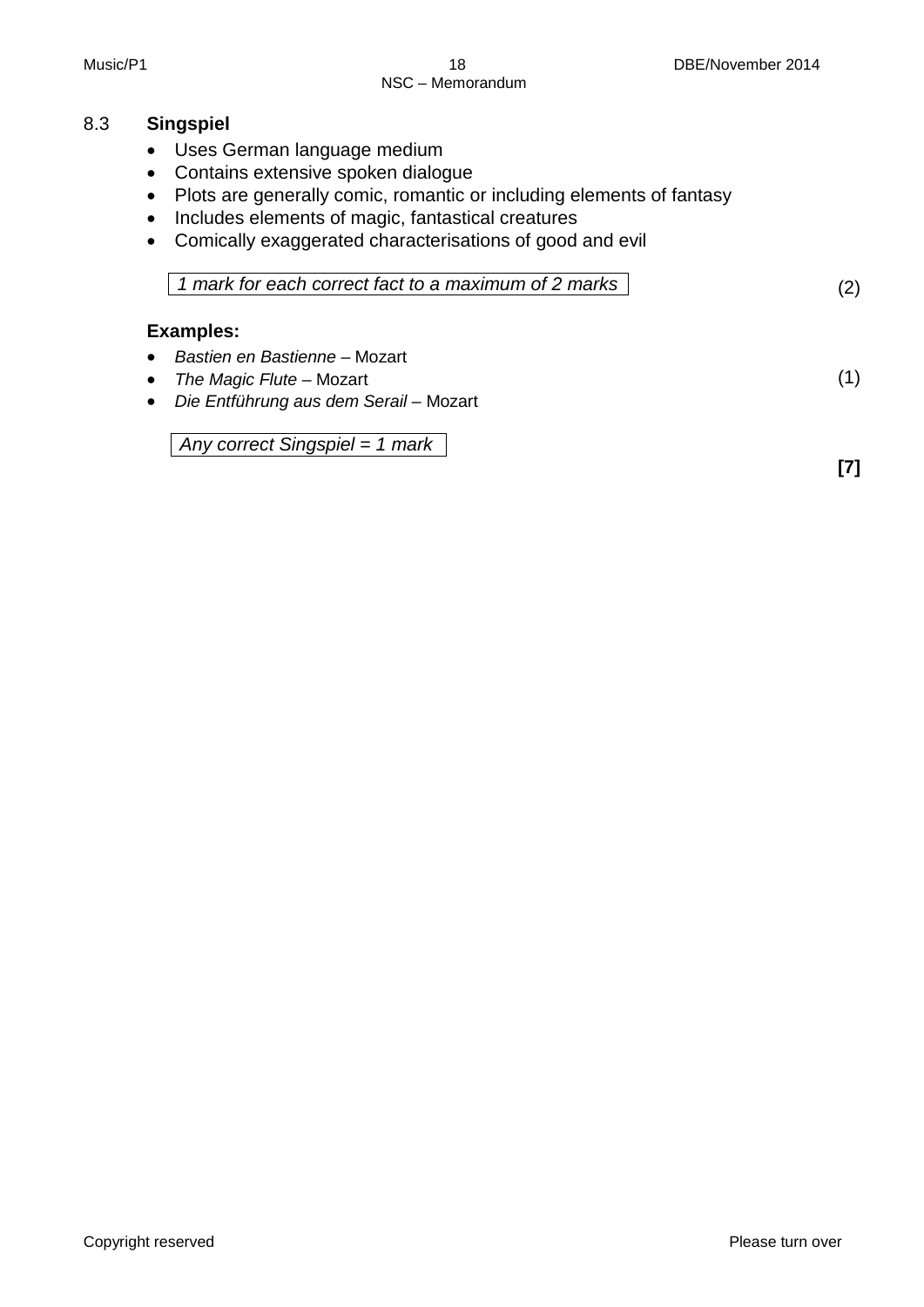#### **Origin of work**

- Result of a visit to Scotland outer Hebrides Islands
- A boat ride to the islands had a major influence on him
- He sketched the area
- He wrote about his emotional experience on the island
- Exoticism plays a significant role here
- Work given numerous titles before finally being called *Fingal's Cave* and the *Hebrides Overture*. (*The Lonely Island, The Isle of Fingal*)

|           | <b>Programmatic features</b><br>(Ideas and images)                     | Musical representation and realisation of the<br>programme features                                                         |
|-----------|------------------------------------------------------------------------|-----------------------------------------------------------------------------------------------------------------------------|
|           |                                                                        | (Instruments and techniques)                                                                                                |
| $\bullet$ | Rise and fall of the swelling of the sea<br>(movement)                 | Opening theme in the low strings vs. the held<br>$\bullet$<br>notes of the violins and woodwinds imitate<br>this            |
|           |                                                                        | The 'lapping wave' subject that opens the<br>$\bullet$<br>overture                                                          |
|           |                                                                        | The rising melody for the lower strings and<br>$\bullet$<br>woodwinds                                                       |
|           | The murmur of the sea (sound)                                          | Tremolo in the strings<br>$\bullet$                                                                                         |
|           |                                                                        | Many crescendos and diminuendos<br>$\bullet$                                                                                |
|           |                                                                        | Wide range of dynamics<br>$\bullet$                                                                                         |
| $\bullet$ | The crashing and fury of the waves breaking<br>on the rocks and cliffs | Sforzandi chords for the full orchestra<br>$\bullet$                                                                        |
| $\bullet$ | The shimmering of light on the sea                                     | Tremolo in the strings<br>$\bullet$                                                                                         |
| $\bullet$ | Evokes smells, sounds and even taste of the<br>sea                     | The complex texture and layering of the<br>$\bullet$<br>instruments and music                                               |
| $\bullet$ | Grandeur of the natural setting: seascape,<br>cave and coastline       | Wide range of dynamics and free<br>$\bullet$<br>development of melodic material                                             |
|           | Storm at sea                                                           | Crescendo over a pedal note strengthened<br>$\bullet$<br>by brass driven toward a climax marked con<br>fuoco in the strings |
|           | Storm subsides                                                         | Ends quietly with reference to the first subject<br>$\bullet$<br>in clarinets                                               |
|           | Suggests the whole seascape                                            | Many crescendos and diminuendos<br>$\bullet$                                                                                |
|           | Echoing caves                                                          | Material used in Coda: Loud chord followed<br>$\bullet$<br>by soft clarinet melody                                          |
| ٠         | Sea birds                                                              | Woodwinds used in high register<br>$\bullet$                                                                                |
|           | Mystic spray of the sea                                                | Flutes playing chromatic scales<br>$\bullet$                                                                                |
|           | Grey barren sky/Scottish summer                                        | Lower, darker instruments, e.g. violas, cellos,<br>$\bullet$<br>bassoons                                                    |

| Marks will be allocated for the following: |              |
|--------------------------------------------|--------------|
| • Origin                                   | $=$ 4 marks  |
| • Realisation of programme                 | $= 5$ marks  |
| • Musical representation                   | $= 5$ marks  |
| • Essay format                             | $= 1$ mark   |
| $\bullet$ TOTAL                            | $= 15$ marks |
|                                            |              |

*Credit must be given to a candidate who puts forward a convincing argument concerning the form and the link to the programme and historical context.*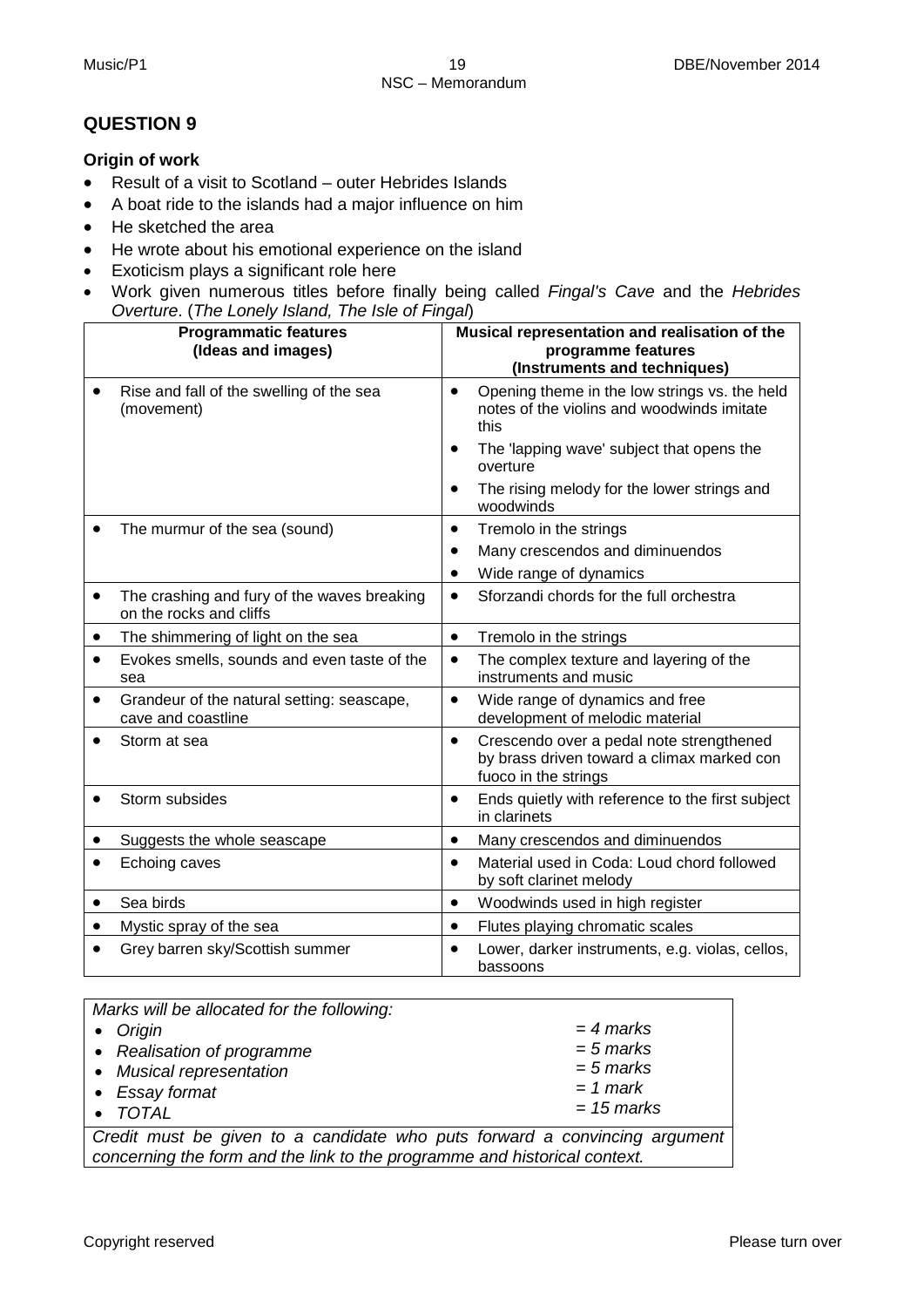Sources:

Warburton, A: *Analysis of Musical Classics*, *Book 1*, Longman, bl. 287 Lopez, JP*: Afrikaanse konsertgids*, Human & Rousseau bl. 135 Wise, Dr. P and Van der Spuy, M: *Musical History and General Knowledge of Music* **[15]**

#### **TOTAL SECTION C: 40**

#### **OR**

#### **SECTION D: JAZZ**

*One mark will be allocated for each correct fact. Candidates must be credited for any other correct answers not given in the memorandum.* **QUESTION 10** 10.1 • Manhattan Brothers • Skylarks *1 mark for each correct fact to a maximum of 2 marks* (2) 10.2 Marabi *1 mark* (1) 10.3 Kwela/Pennywhistle jive *1 mark* (1) 10.4 • Kwela • Marabi *1 mark for each correct fact to a maximum of 2 marks* (2) 10.5 **Musical influences** • Slave folk songs • Cape Malay, Khoi-san songs • Rhythmic characteristics of amaXhosa music • Music from the street carnival parade or Mardi Gras (Kaapse Klopse) • Ghoema beat • Marabi music • Brass instruments from the marching and church bands • Banjo and guitar from Kaapse Klopse • European and American jazz

*1 mark for each correct contribution to a maximum of 3 marks*

**Kwela** 

(3)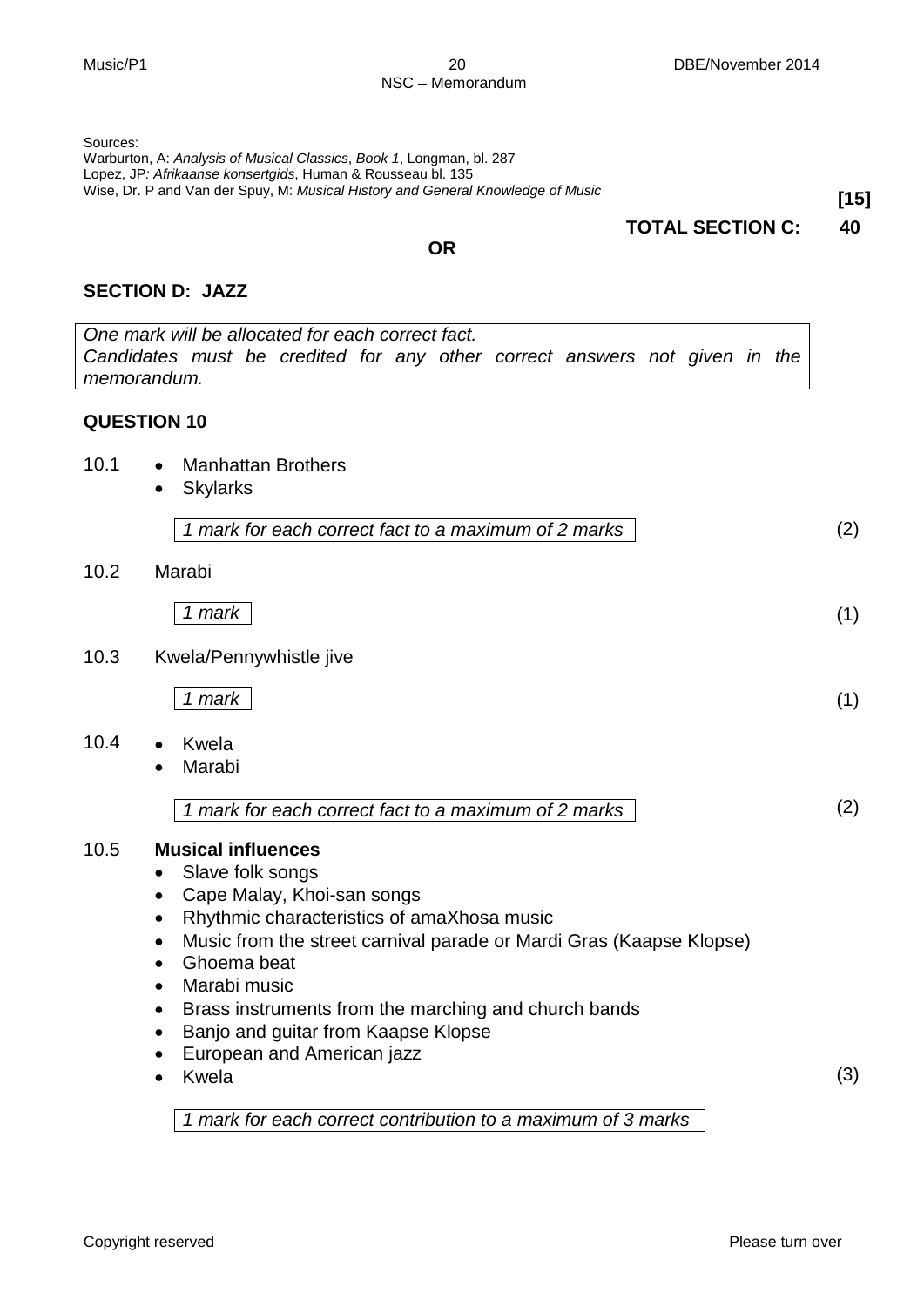**[10]**

- 10.6 Abdullah Ibrahim (Dollar Brand)
	- Robbie Jansen
	- Winston Mankunku Ngozi
	- Any other relevant well-known artist

*Any ONE correct answer = 1 mark* (1)

### **QUESTION 11**

| Instrumentation:                     | Piano, bass and drums (Additional instruments:<br>Saxophone, trumpet, trombone, etc.) |  |
|--------------------------------------|---------------------------------------------------------------------------------------|--|
| Rhythm and beat:                     | Blending African, Ghoema and Swing elements                                           |  |
| Harmonic language:                   | 17 <sup>th</sup> century characteristics blended with jazz<br>features (e.g. blues)   |  |
| Melodic features:                    | Folk-like and hymn-like melodic construction                                          |  |
| Texture feature:                     | Mainly homophonic with elements of call and<br>response (interaction)                 |  |
| Mood:                                | Wide variety is employed from intimate to<br>extravagant                              |  |
| Improvisation:                       | Extensive for all instruments blending various<br>styles                              |  |
| Idiosyncratic piano playing          | Tremolo chords, pedal points, cluster chords                                          |  |
| Style:                               |                                                                                       |  |
| Multicultural:                       | Influences from Cape Town (Ghoema, Kaapse<br>Klopse, Church bands, Langarm)           |  |
| <b>Broader South African styles:</b> | Marabi, mbaqanga, kwela                                                               |  |

• Elements of American jazz:  $\begin{bmatrix} \text{Duke Ellington (Swing), James Johnson (Stride) } \\ \text{niano)} \end{bmatrix}$ piano), Thelonious Monk (Piano style)

*1 mark for each correct fact to a maximum of 8 marks* **[8]**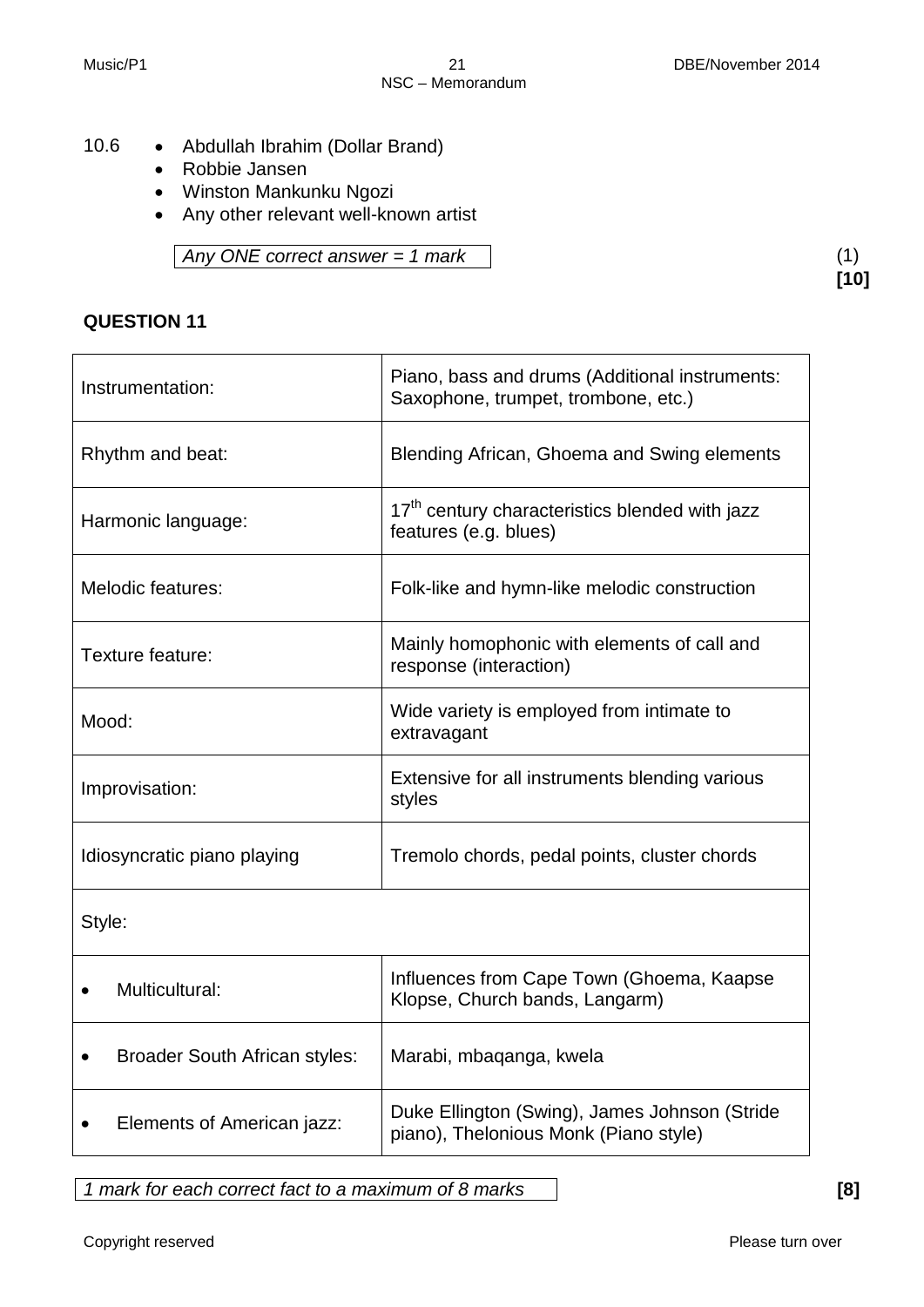#### **Dolly Rathebe**

#### **Music characteristics**

- Afro-pop/jazz style
- Sang popular styled tuneful melodies with catchy rhythms
- Sang popular dance style music
- Smooth and sultry voice
- Vocal range of alto voice
- Blues style

| 1 mark for each correct fact to a maximum of 2 marks |  |
|------------------------------------------------------|--|
|------------------------------------------------------|--|

#### **Contribution to South African music**

- Contributed to African vocal jazz styles
- Popularised American songs and local African compositions
- Contributed to South African protest music
- Incorporated the American swing idiom with lyrics in African languages
- *Woza* (1991)
- *A Call for Peace* (1995)
- *Siya gida – We dance* (1997)

| 1 mark for each correct fact to a maximum of 4 marks |  |
|------------------------------------------------------|--|

#### **Album/hit**

*Meadowlands*

*Any correct work for 1 mark*

**OR**

#### **Thandi Klaasen**

#### **Music characteristics**

- Has a silky smooth voice
- Sang with the dance bands and jazz combos of her era
- Cabaret singer
- Blues, jazz and Xhosa influences found in her music
- Typical AABA song form

*1 mark for each correct fact to a maximum of 2 marks* 

### **Contribution to South African music**

- Forming of the first all-girl group, The Quad Sisters
- 50 years of performing
- Award (Woman of Distinction) for outstanding musical role in the political struggle
- Performing in *King Kong*

*1 mark for each correct fact to a maximum of 4 marks*

### **Album/hit**

#### *Sophiatown*

*Any correct work for 1 mark*

(1)

(4)

(2)

(2)

(4)

(1)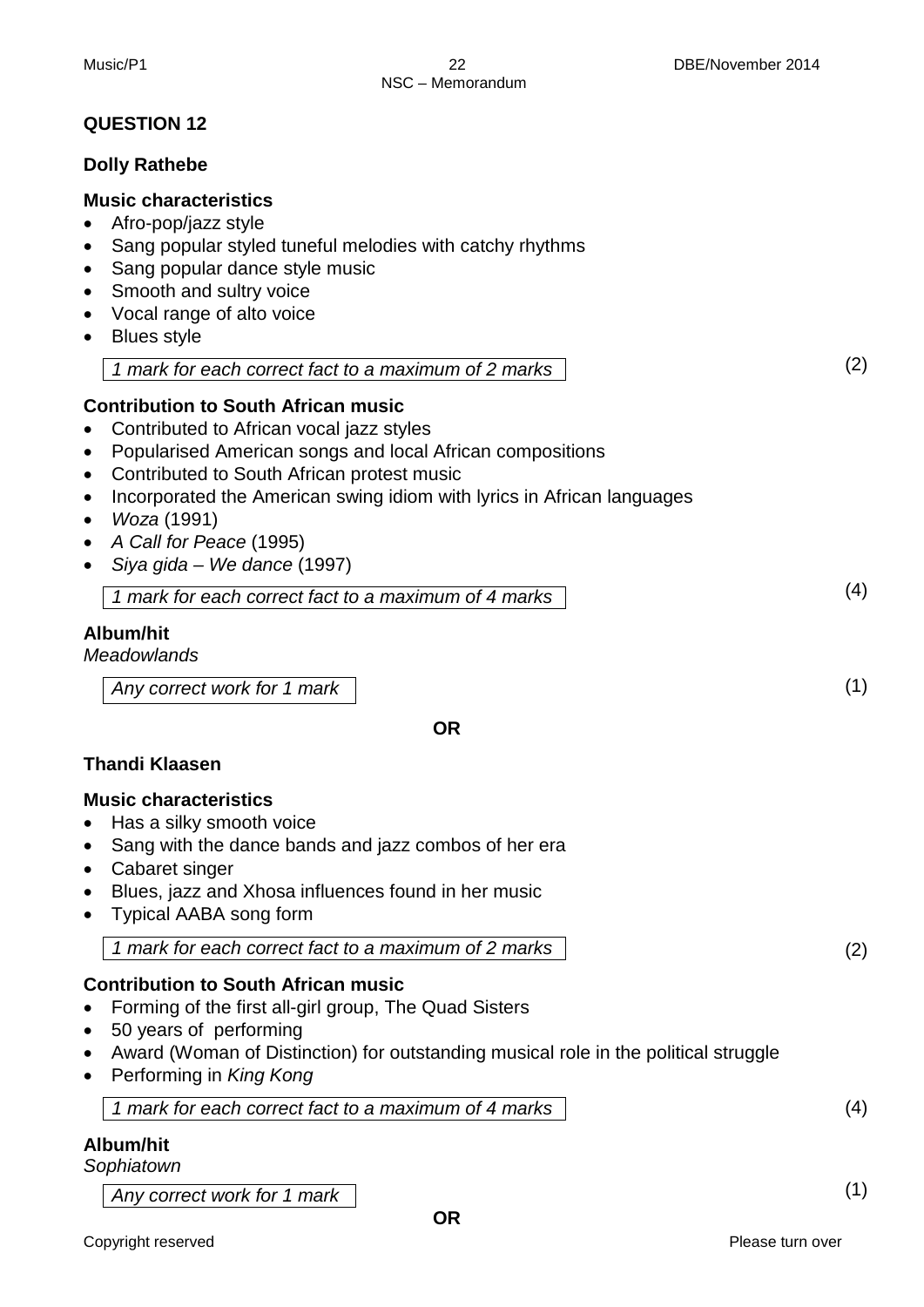#### **Miriam Makeba**

#### **Music characteristics**

- Wide-ranging African repertoire including marabi, mbaqanga, traditional African music and Afro-soul
- Varied world music repertoire including English ballads, Portuguese fados, Brazilian bossa novas, Hebrew and Yiddish melodies, Haitian chants, etc.
- In the *Skylarks* she sang a blend of jazz and traditional melodies from South Africa
- Her voice compared to
	- o the 'smoky tones and delicate phrasing' of Ella Fitzgerald
	- o the 'intimate warmth' of Frank Sinatra
- Best-known for singing in her mother tongue, and explosive, clicking sounds
- Frequently incorporated traditional elements into her style, e.g. male backing vocals inspired by mbube choirs
- Combined jazz, R&B, pop and African music in a highly personalised style
- Uses a cappella healing chants of the amasangoma (traditional healers) in one of her albums
- Sounds and rhythms of greater Africa found in her song *Aluta continua*

*1 mark for each correct fact to a maximum of 2 marks* 

#### **Contribution to South African music**

- Sang modern versions of indigenous songs in her mother tongue isiXhosa
- Documentary: *Amandla!: A Revolution in Four-Part Harmony* about the struggles of black South Africans against the injustices of apartheid through the use of music
- Has historical significance as a result of her inspiring activism against Apartheid through music
- With the release of *Pata Pata* in 1967 in the USA, Makeba gained international recognition for South African music, highlighting awareness of the plight of the majority of South Africans
- Earned an international reputation not only as a musician but also a cultural activist opposed to the segregationist policies of the South African government
- First female artist from Africa to popularize African music around the world
- Recorded and toured with many popular artists such as Harry Belafonte and Paul **Simon**
- Received a Grammy Award for Best folk recording with Harry Belafonte
- Performed in *King Kong*

*1 mark for each correct fact to a maximum of 4 marks*

#### **Album/hit**

*Pata Pata*

*Any work for 1 mark* 

Source: Wikipedia, the free encyclopaedia **[7] [7]** 

(2)

(4)

(1)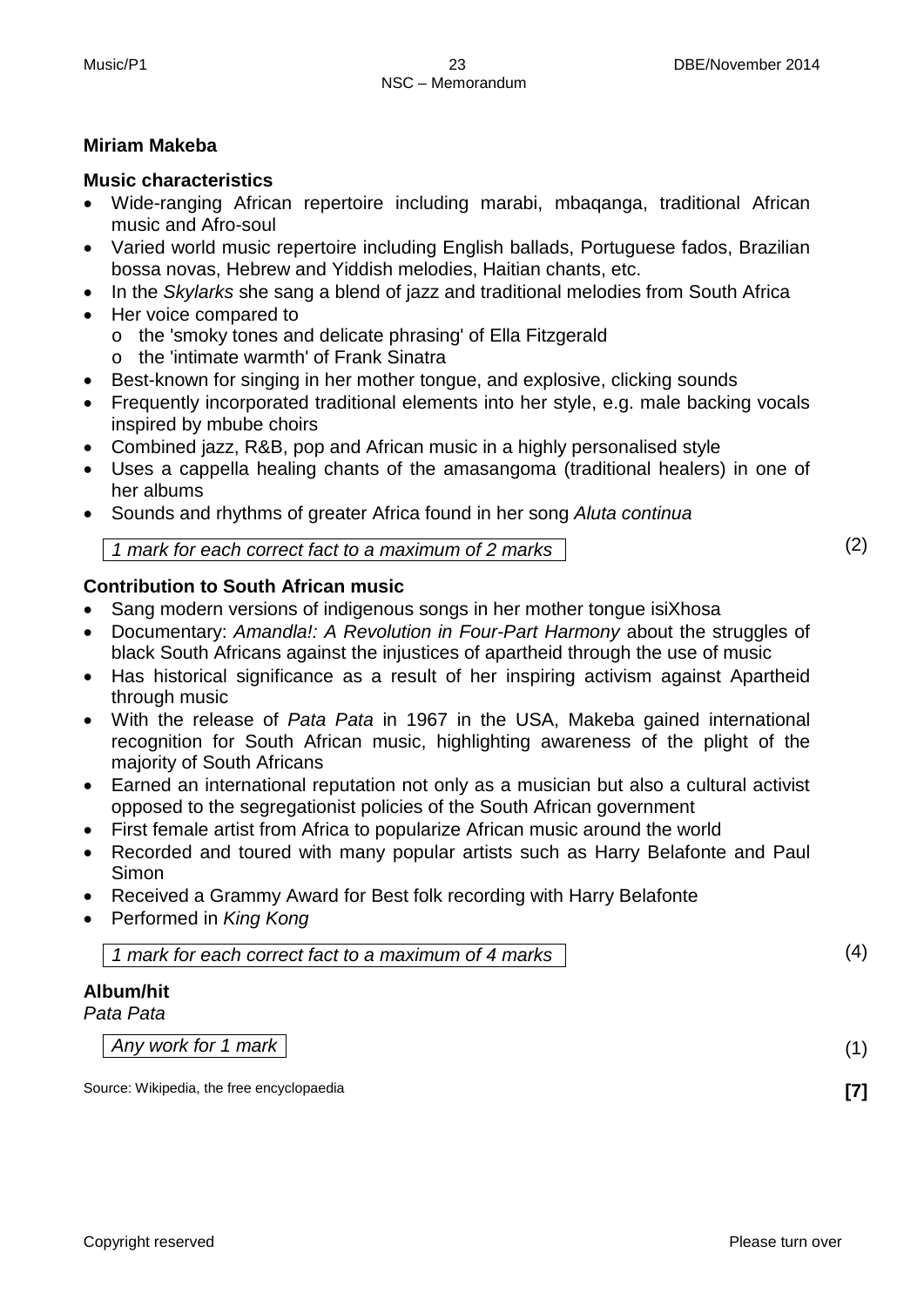|                                                                            | <b>Marabi</b>                                                                                                                                                                                                                                                                                                                                                                          | <b>Kwela</b>                                                                                                                                                                                                                                                                                                                                                                                                                                                      |
|----------------------------------------------------------------------------|----------------------------------------------------------------------------------------------------------------------------------------------------------------------------------------------------------------------------------------------------------------------------------------------------------------------------------------------------------------------------------------|-------------------------------------------------------------------------------------------------------------------------------------------------------------------------------------------------------------------------------------------------------------------------------------------------------------------------------------------------------------------------------------------------------------------------------------------------------------------|
| <b>Origins</b><br>$= 3x2 = 6$                                              | • Ticky-draai (Cape folk dance)<br>• Xhosa folk songs<br>• Early American Jazz<br><b>Ragtime and Blues</b><br>• By African urban working<br>class musicians at parties and<br>shebeens<br>• Used for social occasions<br>e.g. Stokvel parties<br>• 1920 in Johannesburg                                                                                                                | • American Jazz<br>Boogie-Woogie<br>Marabi<br>Individual street<br>$\bullet$<br>performance and busking<br>• Accompaniment added to<br>later kwela music<br>• 1950 in Sophiatown<br>• To warn the people that the<br>police are on their way                                                                                                                                                                                                                      |
| <b>Characteristics</b><br>and<br><b>Instrumentation</b><br>$= 3x2 = 6$     | • Cyclic chord structure using<br>$I - IV - 16/4 - V$<br>Three-chord pattern for the<br>reworked traditional melodies<br>Small instrumental ensemble<br>including piano and shaker<br>Moderate to upbeat tempo<br>• Fast ragtime-based rhythms<br>• Repetitive single-themed<br>dance tunes<br>• Simple pedal organ, guitar,<br>banjo, and drum (self-made)<br>or percussion (shakers) | • Cyclic chord structure using<br>$\bullet$ $I - IV - 16/4 - V$ or<br>$I - IV - V - I$<br>• Solo players or with<br>accompanying band<br>• Moderate to upbeat tempo<br>• Skiffle-like beat<br>Jive/Swing rhythms<br>• Weaved another melodic<br>line around the vocals<br>• Melodic material developed<br>in improvisation<br>• Pennywhistle<br>• Accompanied by guitar(s)<br>and drums at first<br>• Saxophone substitutes<br>pennywhistle as lead<br>instrument |
| <b>Performers and</b><br>works<br>$= 1 x 2 = 2$<br><b>Essay format = 1</b> | • Manhattan Brothers - Jikela<br>emaweni<br>• The Jazz Maniacs - Gully<br><b>Low Blues</b>                                                                                                                                                                                                                                                                                             | • Spokes Mashiane - Banana<br>ba Rustenburg<br>• Lemmy Mabaso - See you<br>later                                                                                                                                                                                                                                                                                                                                                                                  |

| Marks will be allocated for the following: |                     |  |  |
|--------------------------------------------|---------------------|--|--|
| Stylistic origins                          | $=$ 3 x 2=6 marks   |  |  |
| Music characteristics and instrumentation  | $=$ 3 x 2=6 marks   |  |  |
| Artists and works                          | $= 1 x 2 = 2$ marks |  |  |
| Essay format                               | $= 1$ mark          |  |  |
| <b>TOTAL</b>                               | $= 15$ marks        |  |  |
|                                            |                     |  |  |

*This is not comparative; candidates may write two mini-essays, one on each style* **[15]**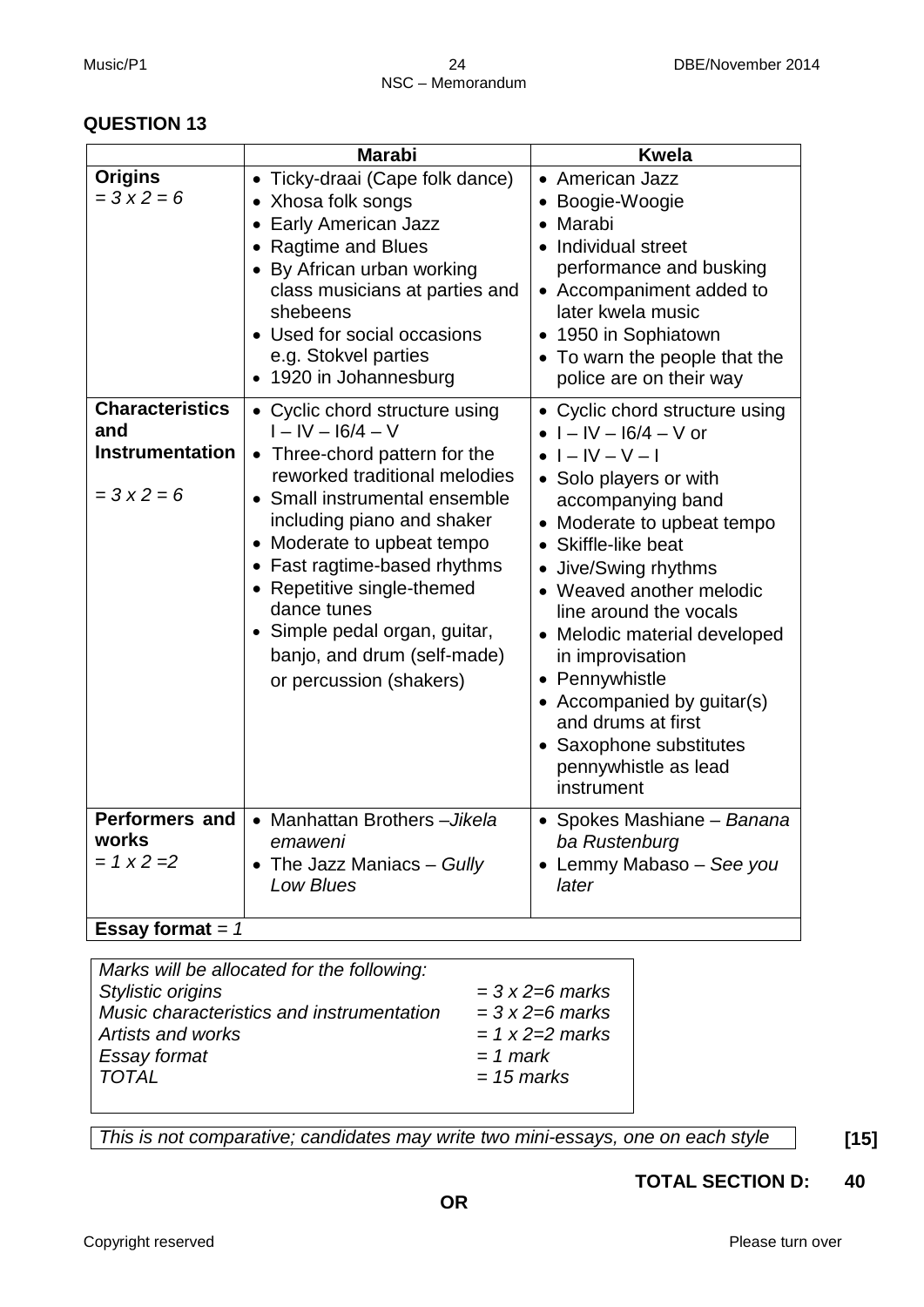#### **SECTION E: INDIGENOUS AFRICAN MUSIC (IAM)**

*One mark will be allocated for each correct fact. Candidates must be credited for any other correct answer not given in the memorandum.*

#### **QUESTION 14**

| 14.1 | Vocal music used in initiations $= 1$ mark |            |  |
|------|--------------------------------------------|------------|--|
|      | Vocal music used at weddings $= 1$ mark    |            |  |
|      | Role of music in initiations               | = 1 mark   |  |
|      | Role of music at weddings                  | $= 1$ mark |  |

#### 14.2 • **Ululation**

A long wavering, high-pitched trilling sound produced by vocal chords

• **Crepitation** Vocal and mouth interjections and exclamations which reinforce the emotional content of the song or piece

*1 mark for each correct definition = 2 marks* (2)

14.3 *Marks will be awarded for mentioning the type of dance and for describing how movement is integrated with the music.*

E.g. Type of dance – Indlamu

- Women sing and clap the beat during the male dance
- Drummers watch the dancers carefully while drumming so that they give a strong beat at the precise moment when the leg comes down or when the dancers throw themselves on the floor
- There is a difference in how high the legs should go when stomping between a young maiden and a married woman
- The music establishes the tempo, rhythm and exuberance of the dance

| Description of dance<br>Integration | $= 1$ mark<br>$= 1$ mark |
|-------------------------------------|--------------------------|
| Example 2                           |                          |
| Description of dance                | $= 1$ mark               |
| Integration                         | $= 1$ mark               |

**[10]**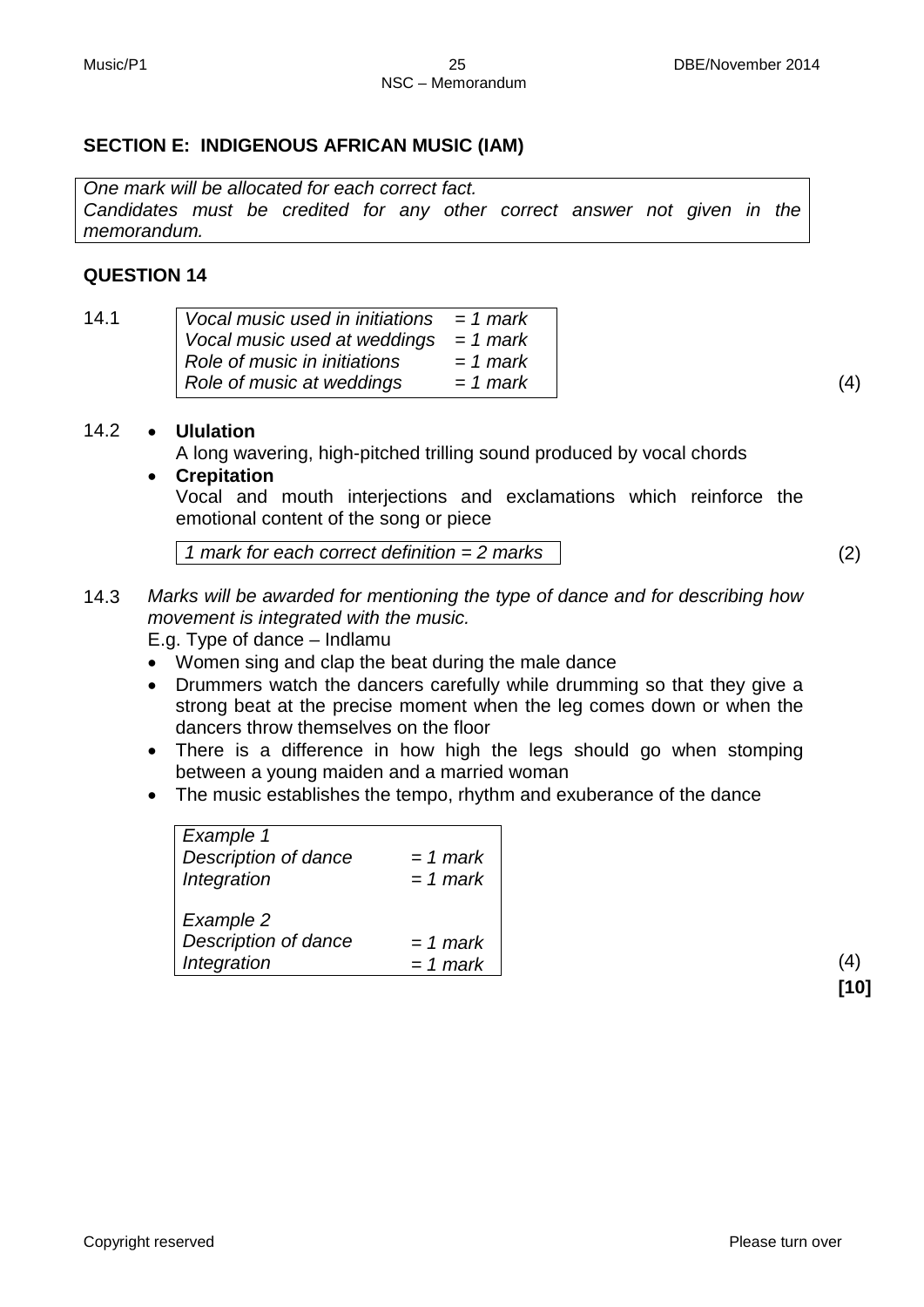#### **Origin**

- Originated in the 1970s out of Imbube
- Derived from the word *cathama*
- Isicathamiya means to walk in a stalking way
- The style is named after the choreography of the singers of the style (ukucothoza)
- It came about from men migrating to the cities to look for work
- They stayed in hostels and would often become bored so they formed isicathamiya choirs and competed against each other

#### **Style characteristics**

- A cappella singing
- Lyrics in isiZulu
- Call and response singing between the leader and the group
- Improvisational character
- TTBB singing
- Male choir ensemble ranging in size from 8 to 20 singers
- Ukubonga Introduction sung by the leader to tell the audience about the choir members
- Praise poetry in the leader's improvisation
- Close rapport between performing musicians and audience (even audience participation) (3)

#### **Famous group** – Ladysmith Black Mambazo

#### **Album/Hit** – *Unomathemba, Homeless*

*Origins – 1 mark for each correct fact to a maximum of 3 marks Style characteristics – 1 mark for each correct fact to a maximum of 3 marks Famous group – 1 mark Album/hit – 1 mark*

**[8]**

(1)

(1)

(3)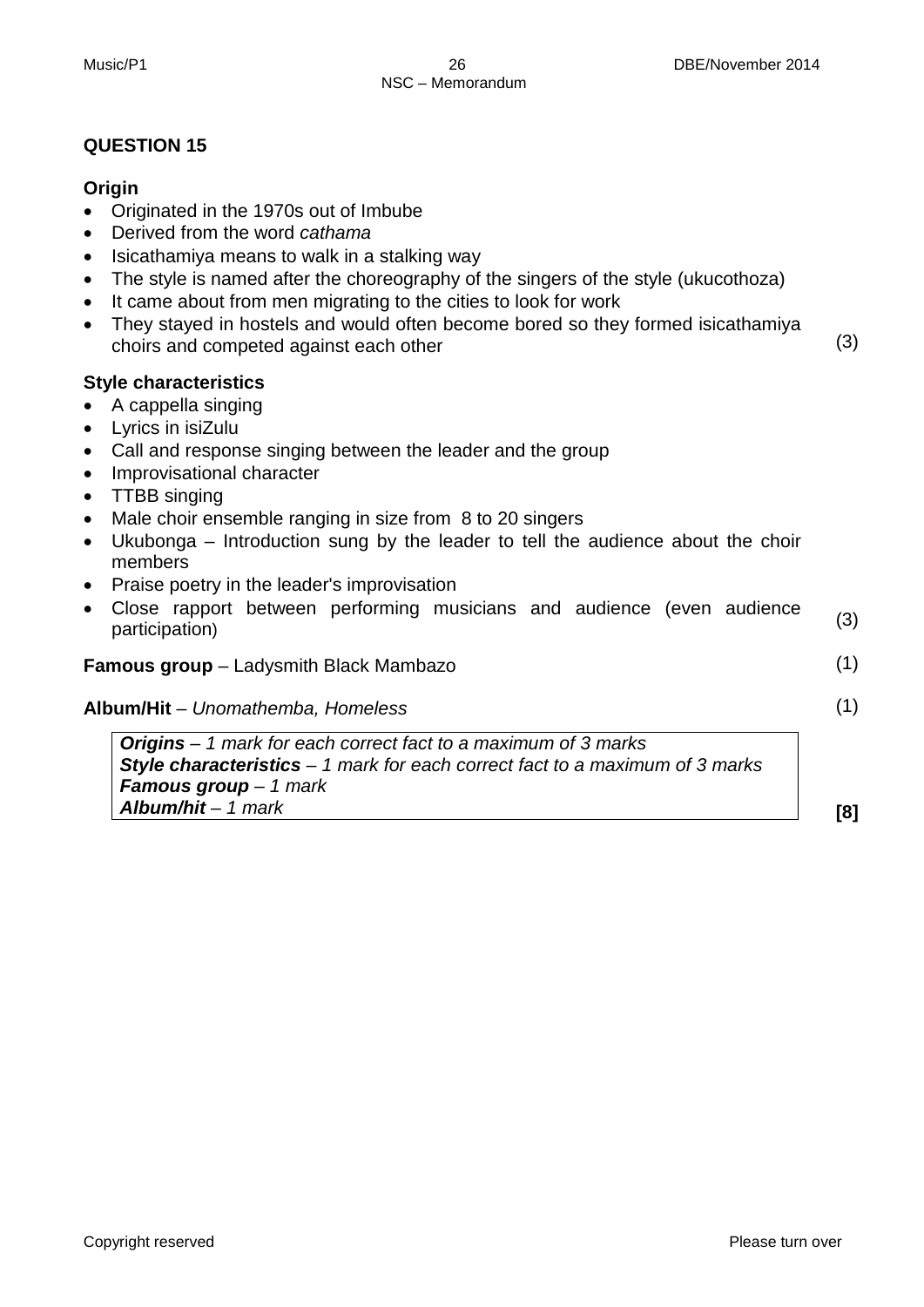#### **Style characteristics**

- A typical mbaqanga song begins with a brief improvised introduction featuring a rhythmically ambiguous line from a solo guitar
- A four bar sequence of chords over which the entire piece will unfold is set by the drums and bass guitar
- Call and response is used in the vocal passages, and also between voices and instruments
- Bass lines play an important role in mbaqanga songs because they not only provide the harmonic framework but often repeat rhythmic and melodic ideas found in the vocal lines
- Mbaqanga keeps the dance-like stylistic characteristics but presents a more powerful sound and harder driving beat than Kwela and other dance genres

*Any 5 correct and relevant facts will be accepted* 

#### **Artist and Album/Hit**

- Boyoyo Boys *– Tsotsi*
- Mahlathini and the Mahotella Queens *– Melodi yalla, Sithunyiwe*
- Soul Brothers *– Wamuhle*

*1 mark for group, 1 mark for album/hit = 2 marks*

(2) **[7]**

(5)